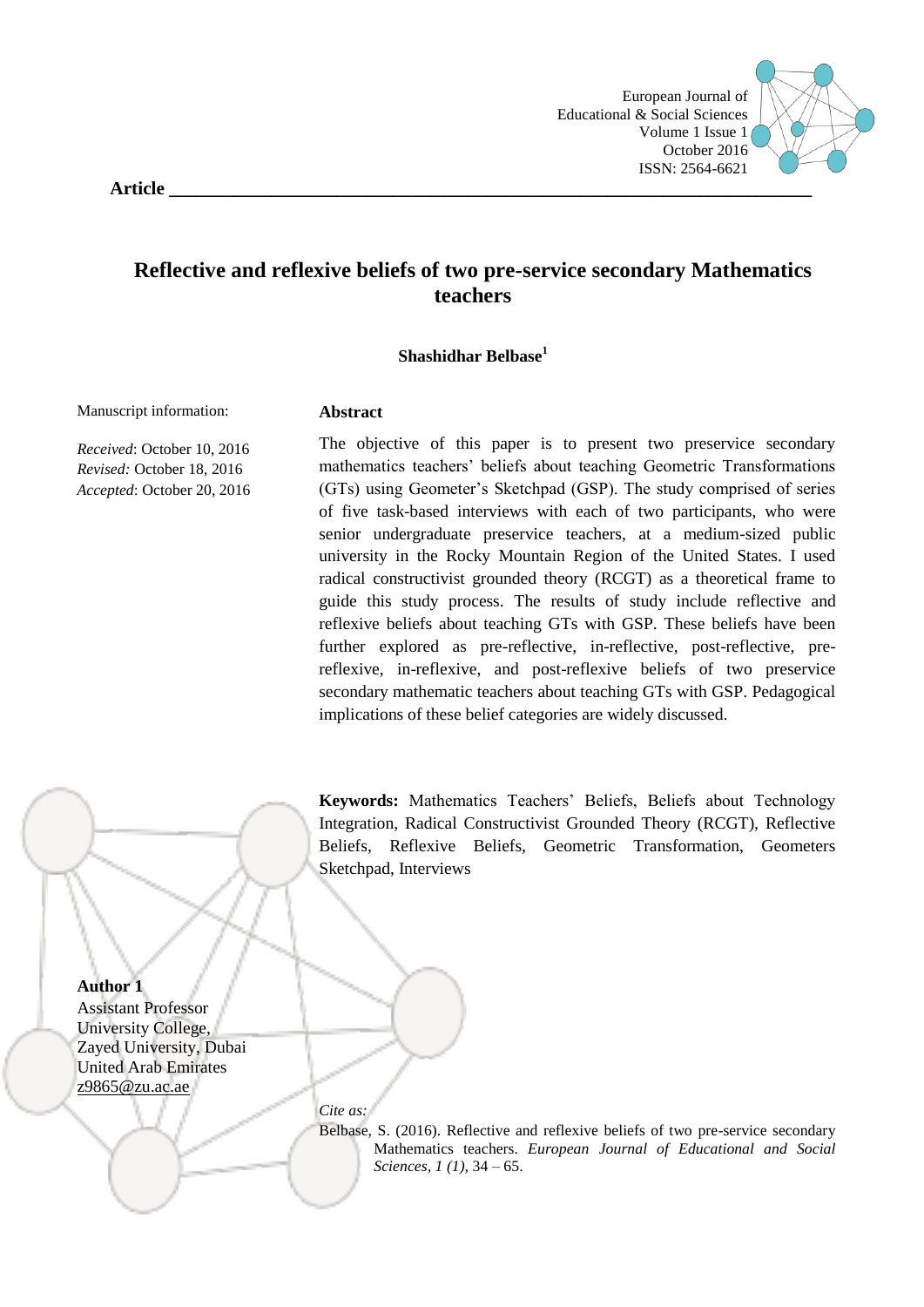#### **INTRODUCTION**

Integration of technology in mathematics teaching and learning has been growing since the last few decades. Many research scholars (e.g., Ertmer, 2006) agrees that teachers' beliefs affect the way they use technological tools for teaching mathematics. A proper use of technological tools may play a positive role in mathematics education by making it interesting to the learners with a deeper sense of problem-solving, creative thinking, and reasoning (Ertmer, 2006; Ertmer et al. 2012). Use of technology in the classroom can support in making abstract mathematical concepts visual otherwise not possible to see with equations or formulas (Foley and Ojeda,2007). Teachers can provide students with tasks for collaborative or individual problem solving by using calculators, computers, and so forth. Hence, technology may play a significant role in helping students to learn mathematics in more way that is meaningful. Teachers can design their lessons in a creative way by providing students with constructive and flexible learning tools (Garry, 1997). In this context, many mathematics education researchers and scholars have pointed to the challenges of technology integration without the change of teachers' mindset of using technological tools (Chai, Wong and Teo, 2011; Leatham, 2002; Wachira, Keengwe and Onchwari, 2008). In some cases, these beliefs were inconsistent in classroom practices (Ertmer et al. 2012).

There are several studies on mathematics teachers" beliefs about technologies integration in teaching and learning mathematics (Lin, 2008). Some researchers identified mathematics teachers' technology related beliefs as no technology beliefs, pre-mastery beliefs, post-mastery beliefs, and exploratory beliefs (Misfeldt et al., 2016). Erens and Eichler (2015) identified four categories of teachers based on their beliefs about technology integration – initiators, explorers, reinforcers and symbiotic collaborators. Chen (2011) categorizes teacher beliefs about technology integration in mathematics teaching as instrumental (technology is just a neutral instrument to solve problem) and empowerment (technology enhances power of visualizing, representing, and complex problem solving). A positive belief about technology integrations in mathematics teaching and learning stems from teachers" knowledge of mathematics, mathematics pedagogy, content, and technology. Mishra and Koehler (2006) termed this combination as technological pedagogical and content knowledge (TPACK). Now, technology integration in mathematics education is considered as an integral part of classroom practices. With such a need, TPACK has been an important aspect of teacher education and training to enhance effective use of technological tools in the classrooms (Hunter, 2015). Cuevas (2010) suggested that use of technology in the mathematics classroom can take students "into the domain of non-routine tasks" (p. 374). Teachers require the ability to integrate technologies with paper and pencil so that students can have opportunity to learn concepts and procedures both by hands-on and technological constructions. In doing so, teachers may use technology in mathematics teaching as an exploring tool, connecting tool, and thinking tool (Cuevas, 2010). These skills play a significant role in developing positive beliefs about technology integrations among mathematic teachers for teaching of mathematics meaningfully (Misfeldt et al., 2016).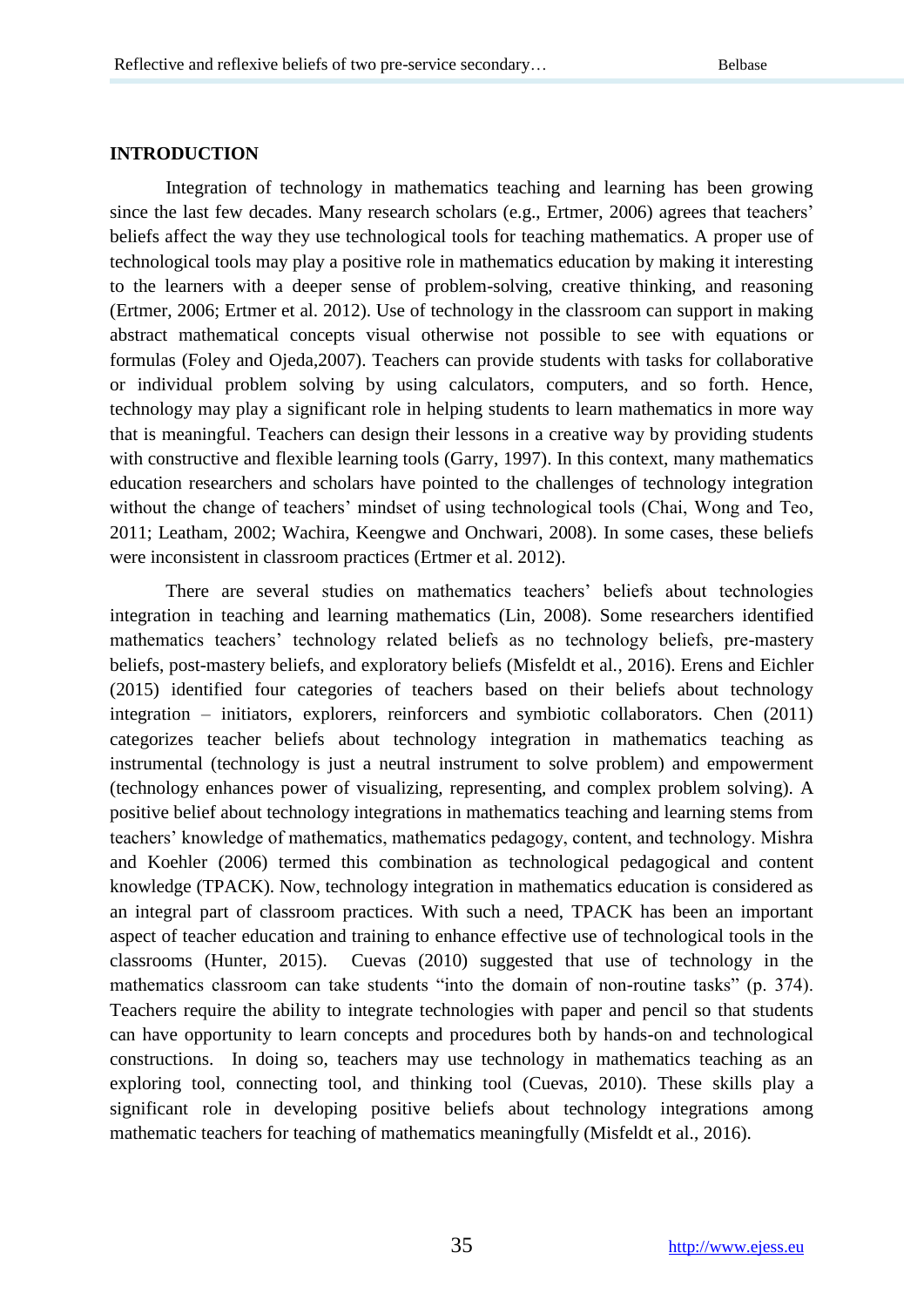Most of the studies on mathematics teachers' beliefs about technology integrations have focused on the generic beliefs in relation to uses of technological tools in mathematics classes. In many studies on preservice or in-service mathematics, teachers" beliefs are categorized as the dichotomies of positive or negative beliefs and constructivist or instrumentalist beliefs. In some studies teachers beliefs were based on the function of technology in teaching and learning mathematics, for example, technology for algebraic thinking and reasoning, technology for meaning of mathematical relations, technology for interpretation, and contextualization of mathematical content and pedagogy (Polly, 2015). These studies drew conclusions from quantitative and descriptive qualitative analysis. In the qualitative study, the mathematics teachers" beliefs did not present the data with adequate details for the reader to contextualize their expressed beliefs. Also, a strong theoretical frame helps reader to understand the perspective and viewpoint within the data collection, analysis, and interpretation in the study. This study aims to present the requirement on preservice secondary mathematics teachers' beliefs about teaching geometric transformations (GTs) with Geometer"s Sketchpad (GSP).

The research question for the study was - What beliefs do preservice secondary mathematics teachers hold about their future practices of teaching geometric transformations with Geometer's Sketchpad?

In the similar study previously conducted, findings were discussed about preservice secondary mathematics teachers" beliefs about teaching geometric transformations (GTs) with Geometer's Sketchpad (GSP) (Belbase, 2015). In this paper, two key categories – reflective and reflexive beliefs about teaching GTs with GSP are discussed. This paper introduces reflective and reflexive beliefs in general followed by a theoretical frame of radical constructivist grounded theory (RCGT).

## *Reflective and Reflexive Beliefs*

Mathematics teaching is both a reflective and reflexive process (Lowery, 2003; Smitherman, 2006). This supports that beliefs about actions can be a reflective beliefs. This reflexive belief is associated with looking back at his or her practices, and making sense to reflect the "learning from experiences" (Wilson et al., 1987 as cited in Lowery, 2003, p. 23). Teachers" lived experiences can help in forming the personal theories through practices, towards shaping their beliefs in teaching mathematics (Shulman, 1987). Whereas, reflexive belief is associated with active conscious roles and actions of teaching mathematics through recursive and generating thoughtful dialogues (Smitherman, 2006). Reflexive belief is also not only associated with thinking of oneself in relation to practice and action, but it is also about belief toward one"s own ability and confidence gained through such dialogue and experiences. Hence, reflexive belief is relational thinking within the community of practice (Jawarski, 2006).

Teachers" reflective beliefs about teaching and learning mathematics may influence their observation of how they make sense of their teaching and how they can learn better from their teaching process (Leikin and Zazkis, 2010). Their reflexive beliefs may affect their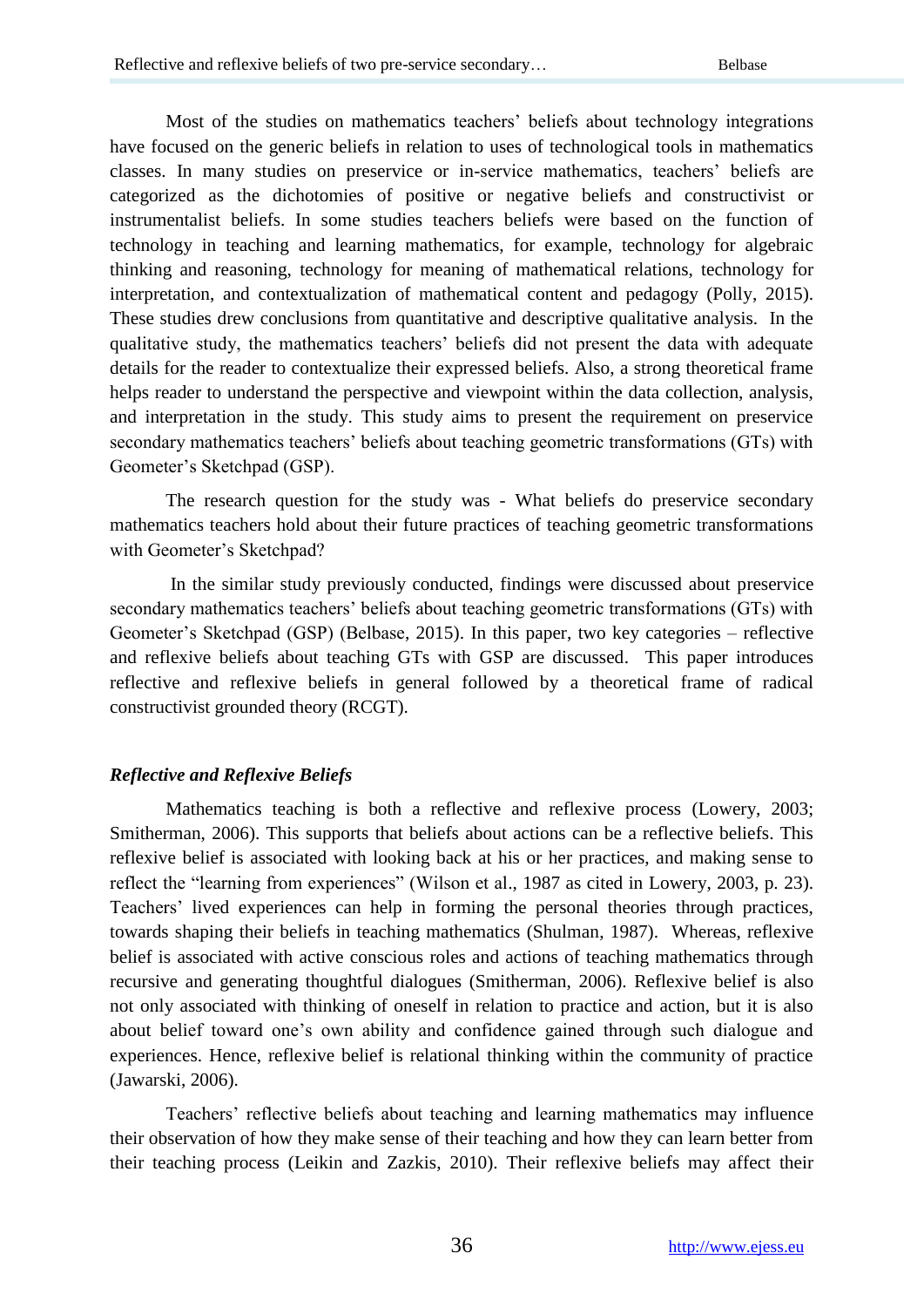ability and action to become a critical self-learner with self-awareness and consciousness to the subject matter, context, and relationship with students (Whittock, 1997). Reflective beliefs seem to be dependent on the external source such as a phenomenon, action, or object that has a reliable representation (Sperber, 1997). Whereas, reflexive beliefs do not have such external source and hence they are non-representational. Table 1 summarizes the major characteristics of reflective and reflexive beliefs about teaching mathematics with technology.

| <b>Belief</b> Type          | <b>Belief Object</b>                               | <b>Characteristics</b>                                                                                                                                                               |
|-----------------------------|----------------------------------------------------|--------------------------------------------------------------------------------------------------------------------------------------------------------------------------------------|
| Reflective<br><b>Belief</b> | Action, phenomenon                                 | Reflective belief is related to an action or<br>phenomenon. This kind of belief is related to the<br>external world in which one gains experiences.<br>It is explicit.               |
| Reflexive<br><b>Belief</b>  | Self-other relation, own<br>biography and identity | Reflexive belief is related to one's awareness<br>and consciousness to the self-other relations.<br>This belief is about the internal world. It is<br>implicit and self-referential. |

*Table1. Reflective and Reflexive Beliefs* 

## *Reflective Beliefs*

The reflective beliefs focus on one"s awareness toward actions, objects, and phenomena. "Reflective beliefs are those beliefs we consciously hold; truths we explicitly endorse" (Barrett and Lanman, 2008, p. 111). The reflective beliefs may be rooted in reflective thinking and reflective practice. Reflective practice in teaching and learning has been widely discussed by researchers in various disciplines- for example, nursing (e.g. Duffy, 2009; Jarvis, 1992; Hargreaves, 2004), engineering (e.g., Adams et al., 2003; Bucciarelli, 1984), and sports management (e.g., Edwards, 1999). Other fields that apply reflective beliefs are medical education (e.g., Koepke 2009) and teacher education (e.g., Adler, 1993; Fletcher, 1997; Harford and Mac Ruairc, 2008). Reflective beliefs can also be associated with these reflective thinking and practices. Schön (1983) introduced reflection-in-practice, reflectionon-practice, or reflection-for-practice which generated a state of mind with confidence toward an action or practice. Thus, beliefs arise from reflective actions are the reflective beliefs.

Reflective beliefs are widely discussed in terms of reflective practice. In modern education, John Dewey (1933) was accredited for beginning with the reflective practice in education. He discussed human thought processes as reflective phenomena. He implied to "a state of perplexity, hesitation, doubt, and act of search or investigation directed toward bringing to light further facts associated with certain belief" (p. 9). Dewey's version of reflective practice has become helpful in developing some key aspects of reflective beliefs in terms of the course of action of the past, present, and the future. Therefore, one may have pre-action beliefs, during action beliefs, and post-action beliefs.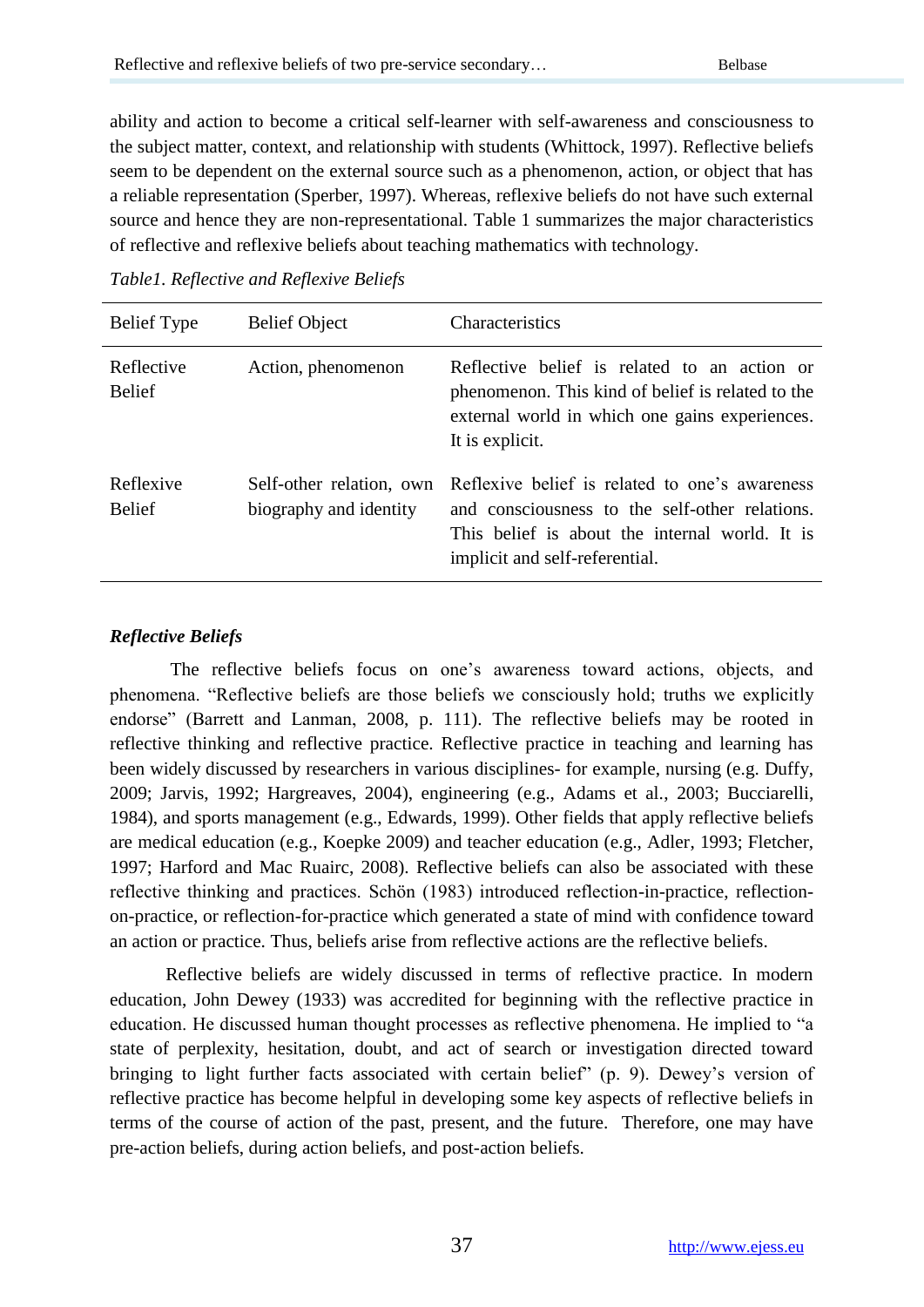Moreover, theory of reflective beliefs is also associated with Schön"s (1983) "the reflective practitioner: how professionals think in action". Schön"s (1983) works outlined the reflection-in-action and reflection-on-action as a part of reflective beliefs which people developed in terms of professional growths. Furthermore, reflective beliefs is anticipatory (future-oriented), retrospective (past-oriented), and contemporary (current) (Loughran, 2002). Thompson and Thompson (2008) extended Schön"s (1983) idea of reflection-on-action and reflection-in-action by adding another domain "reflection-for-action". They discussed various ways to promote critical reflective practices by focusing whether one is reflecting-on-action or reflecting-in-action or reflecting-for-action. One may acquire reflective beliefs in a "reflective mode" even through "partial understanding of their true conditions" (Engel, 2000, p. 24). Reflective beliefs are, therefore, associated truth-values ascribed to one"s actions or any external phenomena. The degree of the truth-values might relate to strength of one"s beliefs. These beliefs are not isolated from one"s self-awareness, consciousness, and deeply rooted values. The relationship of self-awareness, consciousness, and values to one"s actions and thoughts generates the next level of beliefs towards reflexive beliefs.

## *Reflexive Beliefs*

Van der Hart et al. (2006) discussed reflexive beliefs in terms of how traumatized persons believe about themselves and others. These beliefs associated with "feelings, prejudice, suggestions, and restricted views of ourselves and others" (Van der Hart et al. 2006, p. 181). Such beliefs even lead the believer to "fixed cognitive schemas, that is, maladaptive core beliefs about self, others, and the world" (p. 181). Reflexive beliefs also relate to one's awareness of self and others, especially "beliefs about the referents of one's states" (Braude, 1995, p. 72). This in terms gives meaning of reflexive beliefs which are selfreferential to person"s awareness, consciousness, and values. Campbell (2010) theory of consciousness states, "…an entity is conscious if and only if it has reflexive beliefs" (p. 9). Hence, reflexive beliefs are about self and other relations and core beliefs in terms of one's consciousness. This kind of belief even relates to one"s being amongst the others that reciprocates roles and responsibilities as a teacher and student (Smitherman, 2006).

Van der Hart et al. (2006) discussed different action tendencies as part of reflexive beliefs. The lower action tendencies serve short-term goals for living with basic reflexes, presymbolic and basic symbolic actions. The intermediate action tendencies include reflective and reflexive actions. The higher-level action tendencies includes of prolonged reflective, experimental, and progressive actions. These tendencies are associated with reflexive beliefs that may act at different levels of consciousness and awareness of the person. According to Jovchelovitch (1996), reflexive beliefs of teachers are associated with "who they are, how they understand themselves and others, where they locate themselves and others, and which are the cognitive and affective resources that are available to them in a given historical time" (p. 125). Braude (1995) relates reflexive beliefs to indexicality of one"s own mental state. This indexicality refers to his or her epistemological state that has a relational property in terms of experiences and cognitive state of the mind (Braude, 1995).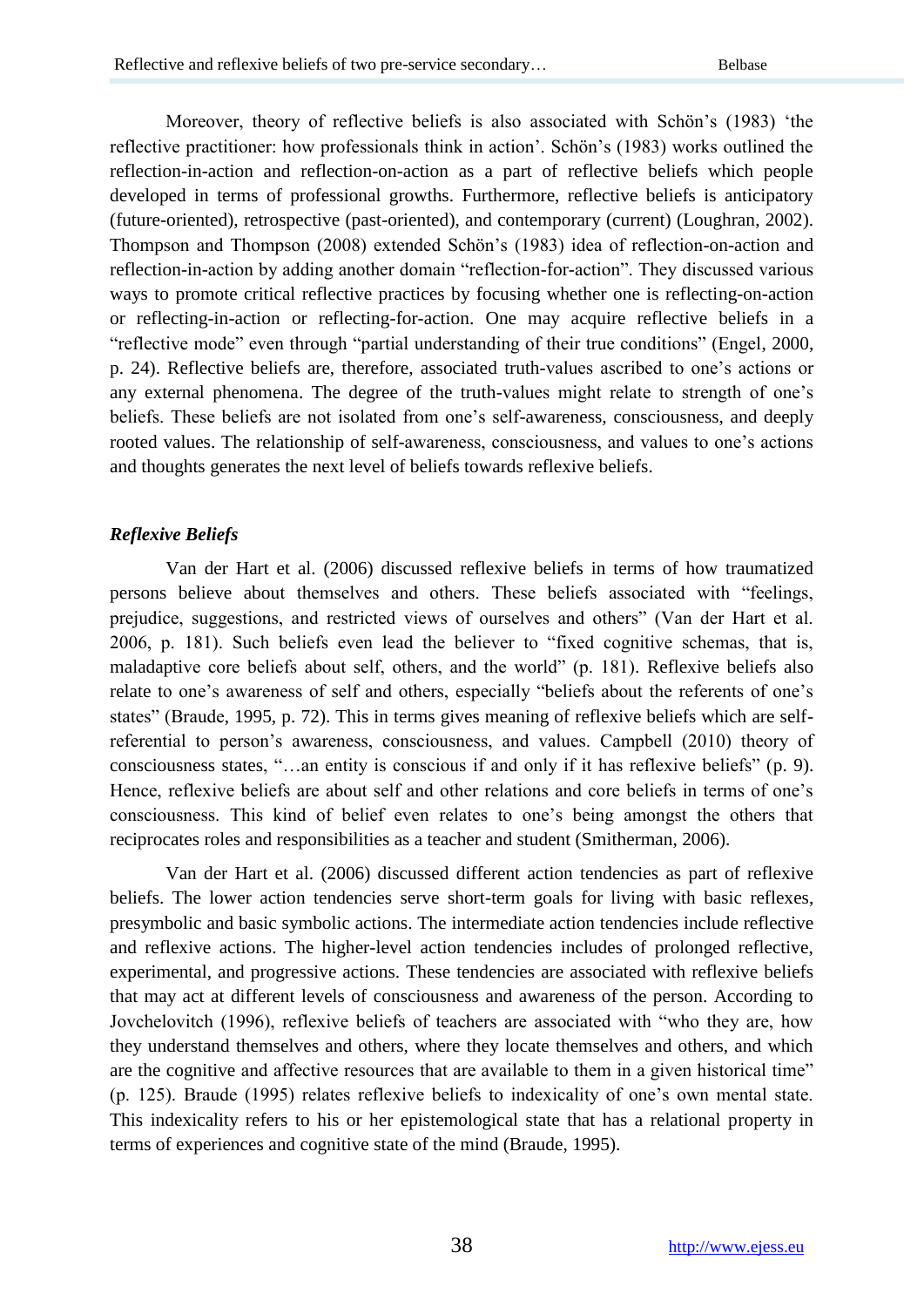Jansen (2008) introduced the idea of reflexive beliefs in terms of discourse in mathematics classrooms. She interrelated students" psychological factors to their participation and opportunities to participate at individual level and classroom as a community. Their reflexive beliefs in terms of "who they are" influenced their engagement in the classroom discourse. Davis and Harré (1999, p. 37) proposed the idea of "reflexive positioning" in which an individual "positions oneself" based on his or her personal self-referential beliefs. Despite these examples, there is still a lack of sufficient literature in mathematics education contributing explicitly towards reflexive beliefs of in-service and preservice mathematics teachers.

#### **THEORETICAL FRAME**

I conceptualized five theoretical assumptions of RCGT from the literature of radical constructivism (e.g., von Glasersfeld, 1978 & 1995) and grounded theory (e.g., Charmaz, 2006; Glaser and Strauss, 1967; Strauss and Corbin, 1998) to guide the methodology of the study including data construction, description, analysis, and interpretation. These assumptions integrate essential features of grounded theory methodology in qualitative research within interpretive and radical constructivist epistemology. These assumptions focus on mutualism as a symbiosis between the researcher and participants, balancing voice of research participants and the researcher, notion of research as a cognitive and adaptive function, and praxis as criteria to examine theory constructed or hypothesized from the data. Hence, these assumptions synthesized from the literature of grounded theory and radical constructivism helped me to conceptualize the research input, process, and outcomes.

#### *1. Symbiotic relation*

I assumed that the participants and researchers have a symbiotic relationship while coconstructing knowledge from this research. This is supported by radical constructivists (e.g. Steffe and Thompson, 2000; von Glasersfeld, 1995) and grounded theorists (e.g. Charmaz, 2006; Corbin and Strauss, 2008) accept that the researchers and participants have a symbiotic relationship. The researchers and the participants share different epistemic roles during the research process. The researchers may construct data through teaching experiments (Steffe, 2002; Steffe and Thompson, 2000), clinical interviews, or task-based interviews (Goldin, 2000; Maher, 1998) in which the participants contribute to the study through their participation, construction of narratives, and reflections on their experiences. At the same time, they also learn something new from the research process. In this study, the researcherparticipant relation was a mutualism. The participants went through a series of problem-based task situations. These situations provided them with new insights or experiences in terms of teaching GTs with GSP. At the same time, in this study, I processed immediate reflections, points of view, and artefacts relevant as sources of data for this study.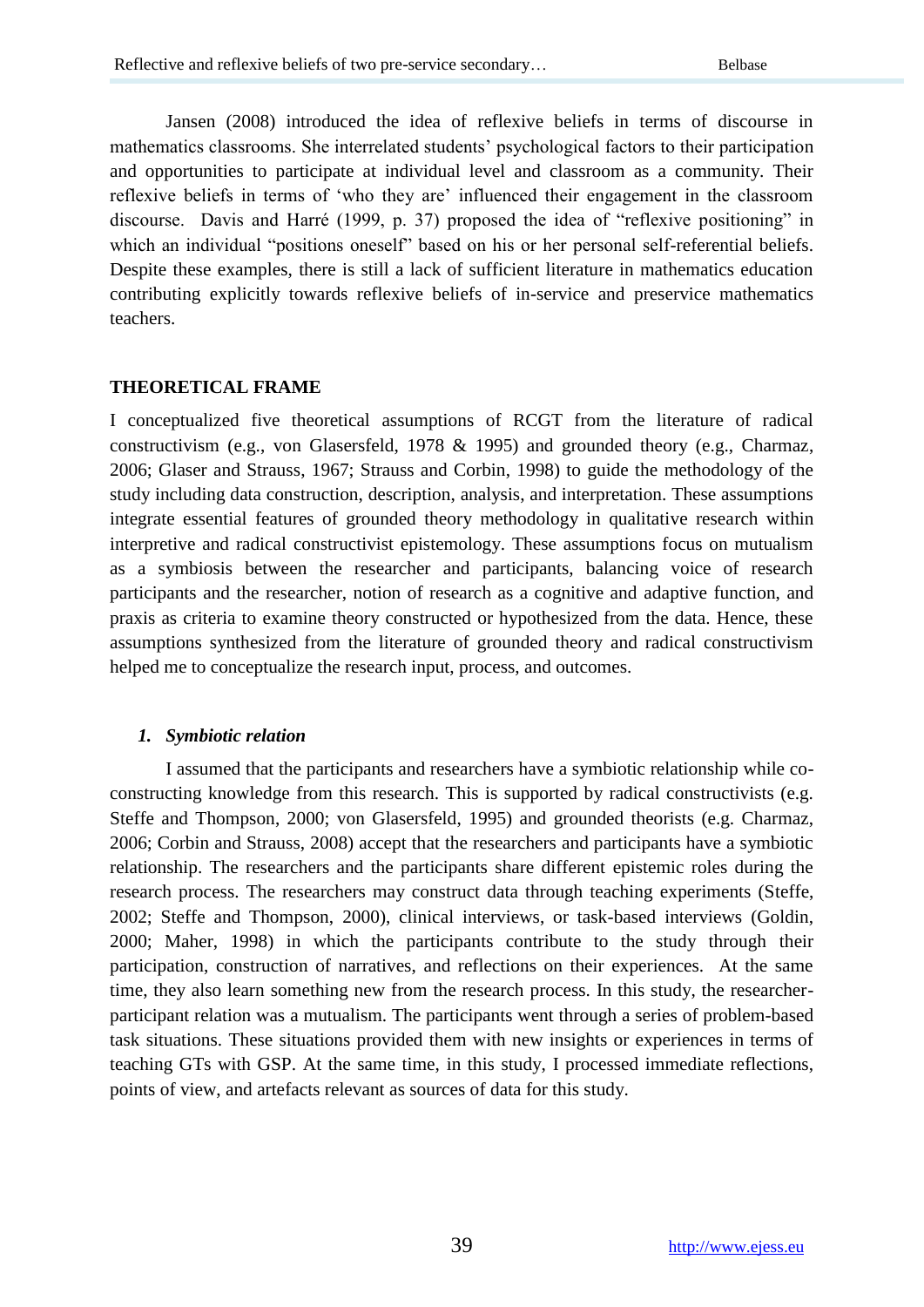#### *2. Researchers and participants voice*

The qualitative research assumption carries participants' voice in different forms (e.g., vignette, protocols, narratives, life stories, to name a few). These voices reflect direct expressions of the participants in different genres (both verbal and nonverbal). The research carries the voice of the participants as the first person perspective (direct voice) and the researcher"s voice as the second and the third person perspectives (indirect voice) in the form of reflexivity (Hertz, 1997). Here, reflexivity of the researcher is related to his or her sense, awareness, and consciousness to the issues through deep abstraction of meanings. Grounded theorists (e.g., Bergkamp, 2010; Warfield, 2013) used researcher and participants' voice. The constructivist grounded theory assumes that the voice of the researcher is reflexive (Charmaz, 2006; Warfield, 2013). The research process for this study was different from the classical grounded theory, which focused on participants" voice through narrative protocols and the researcher voice through reflective and reflexive interpretations. The researcher voice is decentred by keeping the participants' voice upfront (Pierre 2009) for the fact that their voice might not "speak on their own" (Mauther and Doucet, 2003, p. 418).

## *3. Research as a cognitive function*

For the processes of data constructing, coding, categorizing, theoretical sampling, constant comparing, and theoretical memoing active cognitive processes are initiated. Both the participants and the researcher are active cognizing subjects. For the same, interview and observation were implied. While doing this, in-situ data construction also validated through observation and record by asking the relevant questions (Friedhoff et al. 2013). While coding and categorizing of data, the theoretical memo was maintained in order to keep track of the process, about thinking, and personal hunches (Charmaz, 2006). A theoretical sampling and constant comparing of concepts or categories with additional data was undertaken. All of these functions are related to active cognitive processes (Bailyn, 1977). In this study of preservice secondary mathematics teachers" beliefs about teaching GTs with GSP, both participants and I engaged in interactions during the task-based interviews. The interactive, reflective, and constructive moments in the interview sessions provided me a pathway to look at their beliefs in conjunction with knowledge and comprehension of teaching GTs using GSP. The participants and I discussed the ways to use GSP in teaching GTs. The series of interactions helped us in "organization of our experiential world" (von Glasersfeld, 1990, p. 19) in forming and shaping our knowledge and beliefs. Hence, the entire research process was an active cognitive function.

## *4. Research as an adaptive function*

Any endeavour to construct a new knowledge is an adaptation to a new experience, context, and challenges. The construction of codes and categories in the grounded theory approach is not one-time activity, but a continuous process through a series of new codes, categories, and meanings until the final categories are saturated with data. The construction or invention of grounded categories is an adaptive process (Lichtenstein, 2000). This gives the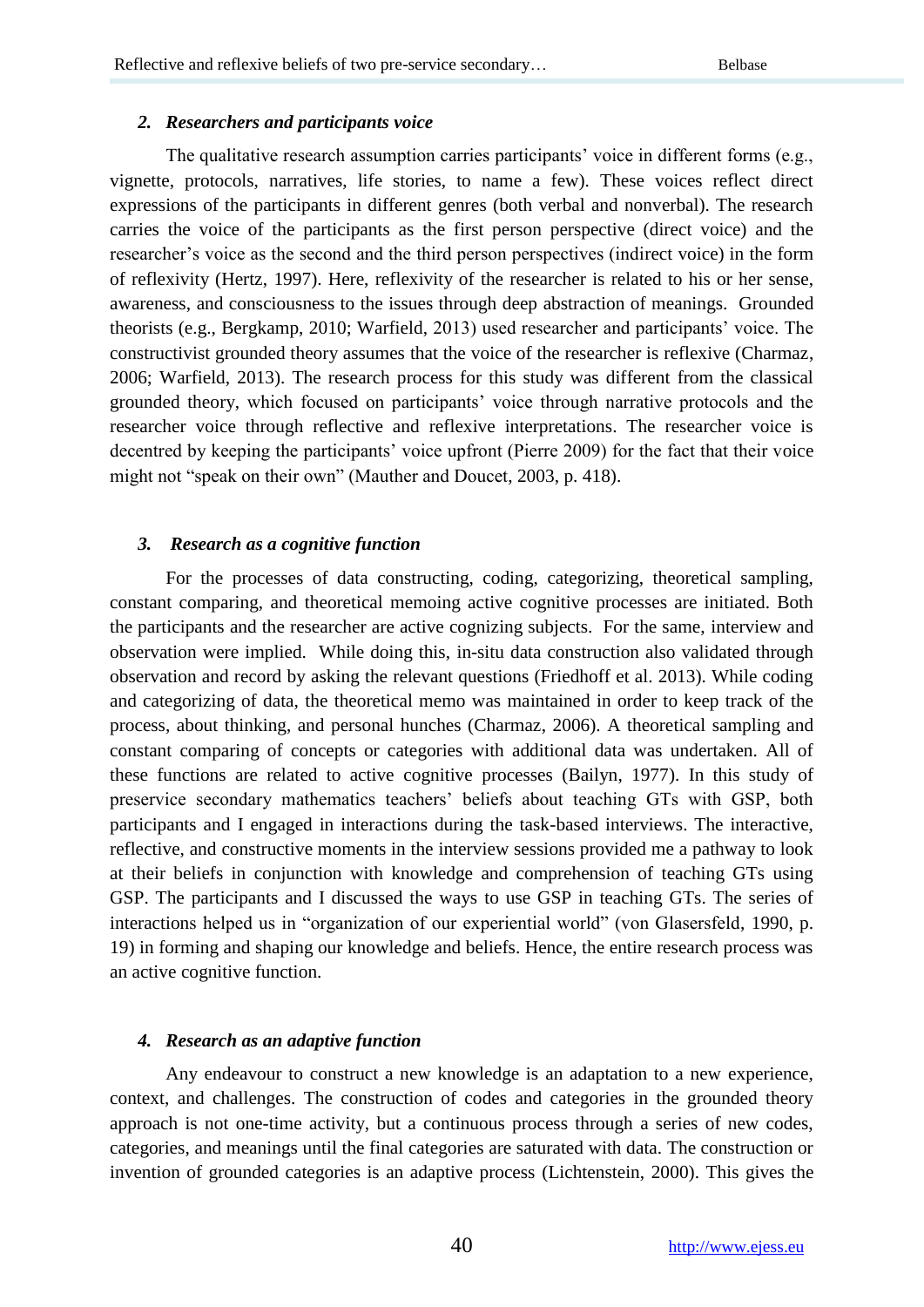meaning of the construction of grounded categories that undergo the reorganization with changing data, context, and interpretation. In this study of preservice secondary mathematics teachers" beliefs about teaching GTs with GSP, data were constructed in different phases. In the first phase, initial data through series of task-based interviews with the two participants from which three major conceptual categories emerged regarding beliefs about ability, action, and attributes were taken into consideration. In the second phase, these three concepts were taken as a basis for further interviews. Two more interviews were conducted with two participants in relation to their beliefs about teaching GTs with GSP especially focusing on the key aspects of environment and object of teaching GTs with GSP. This offered the study to associate with qualitative, constructive, and adaptive grounded categories (Layder, 1998; Welsh, 2009).

#### **5. Fit and** *viability of theory* **(Praxis)**

The analysis and interpretation of data provided major categories that were examined with praxis criteria, in examining the categories constructed or invented from the study (Charmaz, 2006; Glaser and Strauss, 1967; Strauss and Corbin, 1998). It is observed that the quality of the categorical findings or theory of the research can be related to the praxis dimension. This offered the dimension of fit and dimension of viability. The dimension of fit relates to whether the theory constructed or invented from the data that seem suitable in the context. In relations to the question of "To what extent the theory constructed or invented from the data resonates with the research context?" the praxis of viability relates to whether the category grounded on data carries a possible explanation of the phenomenon, and can it be transferred to a similar but another phenomenon. This also relates to the question of "Can the categories constructed or invented from the data explain a similar phenomenon?" Praxis dimension focuses on the "transformative possibilities of the research process and product" (Rodwell 1998, p. 79). In this study, attempts were made to explore "to what extent these constructs fit within their belief system and whether they provide a viable explanation of their beliefs'. Supports were also rendered from peer associated for debriefing, reviewing, and auditing the codes, categories, and concepts (Rodwell, 1998). The peer associate collaboration offered additional support towards reliability of the inquiry process. The peer associate collaboration was a critical "affective and intellectual dimensions of the inquiry…" (Rodwell, 1998, p. 194) which significantly contributed towards data interpretation and findings.

These five assumptions of RCGT guided the methodology of the study of Preservice Secondary Mathematics Teachers" Beliefs about Teaching Geometric Transformations Using Geometer"s Sketchpad (Belbase, 2015) by clearly outlining the roles and responsibilities of the participants and I towards identifying our position in the research process.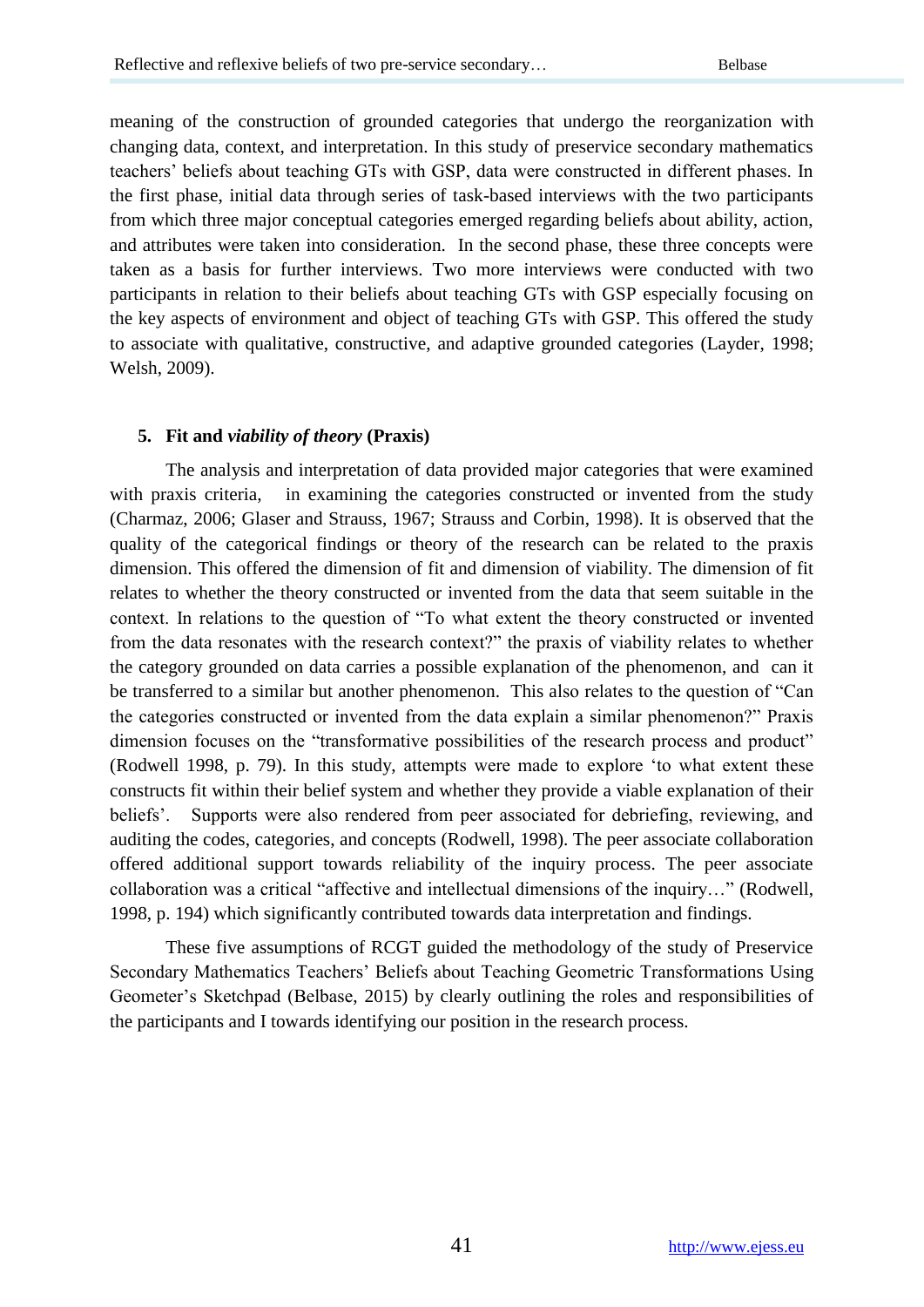#### **METHODOLOGY**

This section discusses the recruitment of participants, administration of interviews, writing theoretical memos, and analysis and interpretation, these are discussed in the separate sub-sections.

#### *Participants*

Two preservice secondary mathematics teachers were appointed from a pool of students taking second methods of teaching secondary mathematics course in the fall of 2013 at a University in the Rocky Mountain Region of the U.S. The selection of two participants depended on access, availability of their time for interviews and their interest to volunteer in this study. One of them was a male participant who had re-joined the college to get a teaching degree after many years of his private job. He did not have prior experience of using GSP. Another participant was a female undergraduate preservice secondary mathematics teacher aiming to be a mathematics teacher after graduation. She had a prior experience of using GSP in a geometry class she took.

#### *Administration of ınterviews*

The first two interviews took place at the end of fall of 2013 term when the participants were taking the methods of teaching mathematics course while rest of the three interviews were conducted in the spring of 2014 during their student teaching internship. The first interview episode was designed for teaching reflection with GSP. The second interview episode was designed for teaching translation with GSP. The third interview episode was designed for teaching rotation with GSP. The fourth interview episode was designed for teaching of the composite transformations with GSP. The last interview focused on confirming their beliefs expressed in earlier interviews. Each interview episode was designed with task situations, discussions, and reflections. Each interview episode took 37-86 minutes to complete. All the interview episodes were recorded using a digital video recorder. I conducted the first two interviews and recorded them for transcribing and analysing. For the rest of the three interviews, I was assisted by a peer associated within the educational mathematicians to conduct the interviews and observation while I took note of important points. I transcribed the interview data verbatim for analysis and interpretation.

#### *Writing theoretical memos*

I wrote a reflective memo after each interview to support the analysis and interpretation of the data. These notes included major points that were discussed during the interview sessions, observations and nonverbal expressions of the participants. These memos helped me in constructing themes and categories during the coding process. It helped me in constant comparison of the codes, categories, and themes. This process helped me in keeping track of main theoretical constructs, ideas, concepts, and categories during data generation, analysis, and interpretation. This process also enabled me to reflect on the key ideas, events,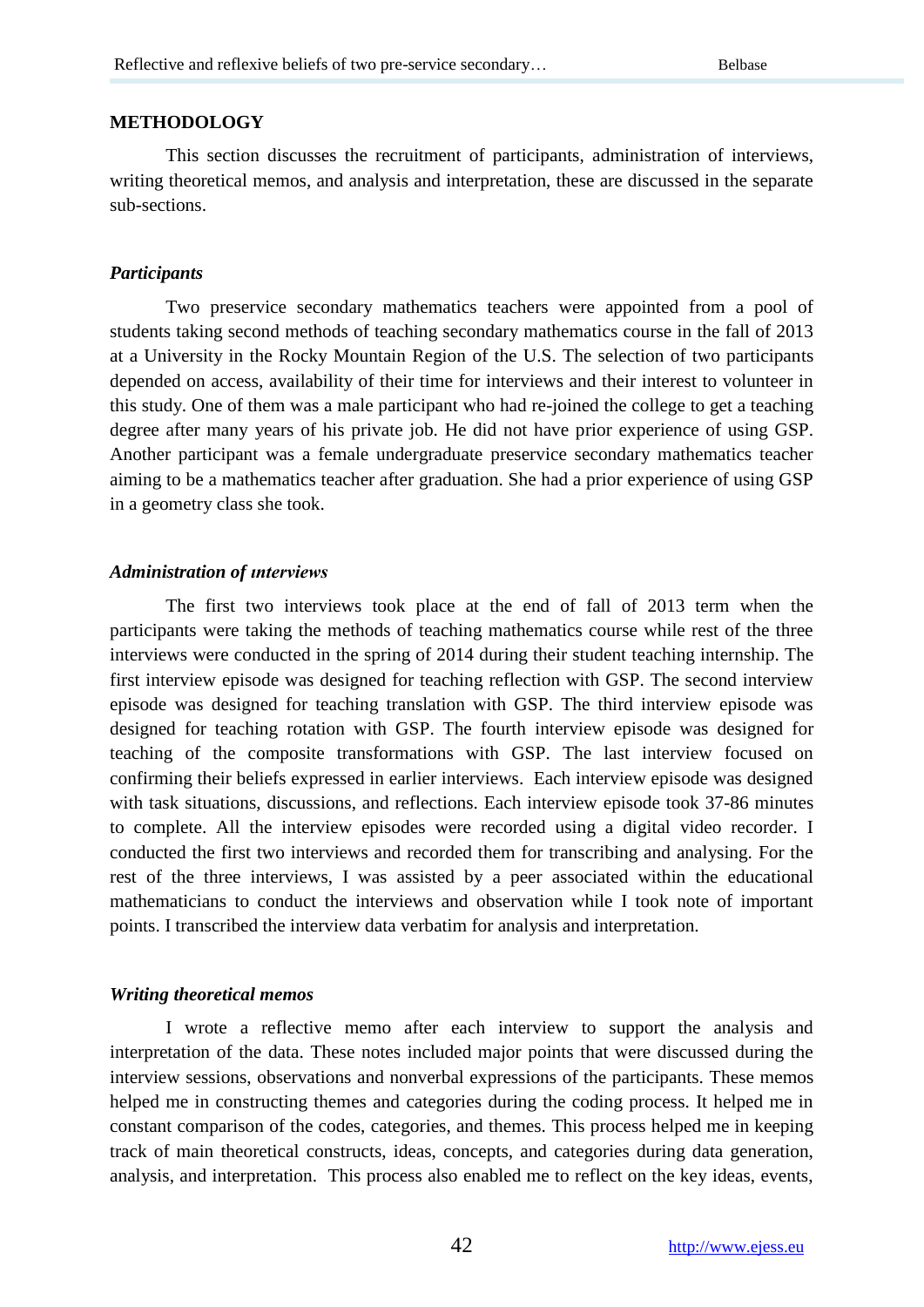and processes at each stage of data generation, analysis, and interpretation. The initial codes from the data were connected together to a broader concept or category leading to the construction of final categories of beliefs. The writing of memos also helped me in forming second and third-order interpretive accounts during the interpretation of the data.

#### *Analysis and ınterpretation*

The analyses and interpretations of the interview were carried out in two phases. The first phase consisted of a classificatory analysis and interpretation using the principles of grounded theory (Charmaz, 2005; Strauss and Corbin, 1998). This kind of analysis was based on grounded theory approach to find concepts and categories from the pieces of data. In the second phase, the data were analyzed and interpreted using a holistic approach (Hall, 2008). This analysis was based on constructivist approach to find meanings of data as a whole. The whole analysis and interpretive approach was guided by the five assumptions of RCGT. I transcribed the interview data verbatim for each interview episode, and the transcribed texts were used for the analysis and interpretation. The analyses of data were carried out by open coding, axial coding, and selective coding to construct codes, categories, and themes (Corbin and Strauss, 2008; Strauss and Corbin, 1998). Theoretical sensitivity was maintained by remaining open and reflective to the elements of theoretical importance in the data (Charmaz, 2006; Corbin and Strauss, 2008).

## **FINDINGS**

After the completion of categorical analysis of data using the grounded theory approach of coding and categorizing, re-analyzed and re-interpreted the data from a holistic perspective (Hall, 2008) were conducted. From the holistic analysis and interpretation of the entire data of the participants" beliefs, new dimensions of beliefs emerged in terms of reflective and reflexive beliefs. The reflective beliefs are associated with objects, environment, and phenomena outside the "self" of the research participants. The reflexive beliefs are associated with 'selves' of the two participants in relation to others (students, content, and context) and hence those beliefs are internal to them. Reflective beliefs are related to critical examination of actions, objects, and environment. Whereas, reflexive beliefs are related to critical examination of participants' self-awareness and consciousness to the self-other interface. These beliefs are more affective, attitudinal, and cognitive in nature. The directional and temporal dimensions of these beliefs indicated to the possibility of pre-, in-, and post- reflective and reflexive beliefs (Fig. 1). Each of these holistic dimensions of beliefs is discussed in the following sub-section.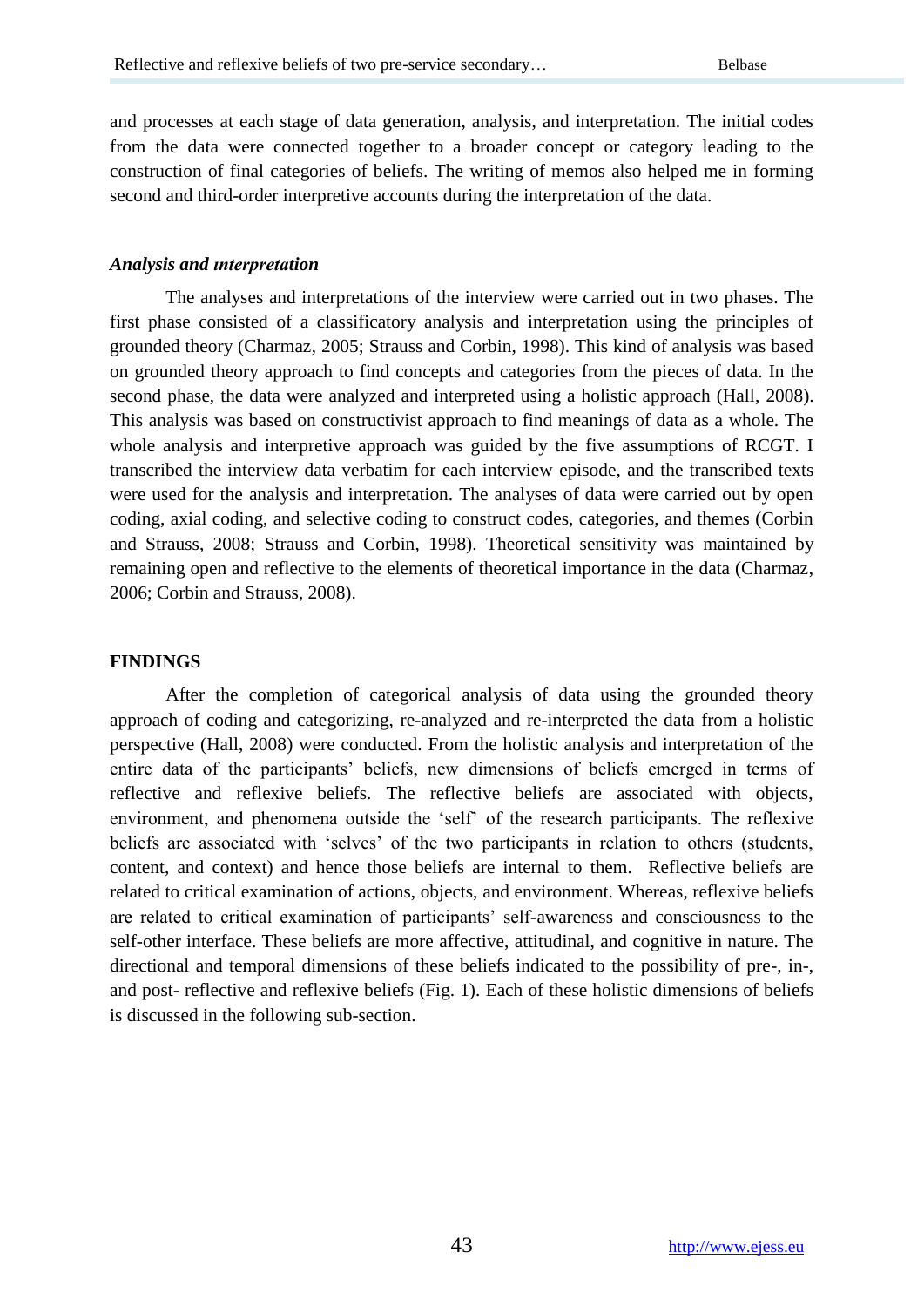

*Figure 1. Holistic interpretation of beliefs in terms of reflective and reflexive beliefs*

#### *Reflective Beliefs*

The observation of the entire interview transcript revealed that some beliefs that the participants formed were related to the belief objects outside their personal "selves". These beliefs were found to be associated with the phenomena external to the participants" mental states. This gives a meaning that the participants were found to have those beliefs about objects, persons, and environment external to them. The belief narratives in the forms of reflective beliefs were generated from the interview episodes by putting together bits and pieces of narratives to create a sensible belief-expression.

## *Cathy's reflective beliefs*

The following belief narrative presents examples of Cathy"s reflective beliefs extracted from the interview episodes. Cathy expresses her reflective beliefs in relation to the phenomenon of reflection transformation. These beliefs are also associated with GSP as a tool (object) to facilitate the study of GT processes. The narrative in protocol 1 is in the first person point of view where the narrator (speaker) is the research participant (Cathy), and it portrays the elements of her reflective beliefs.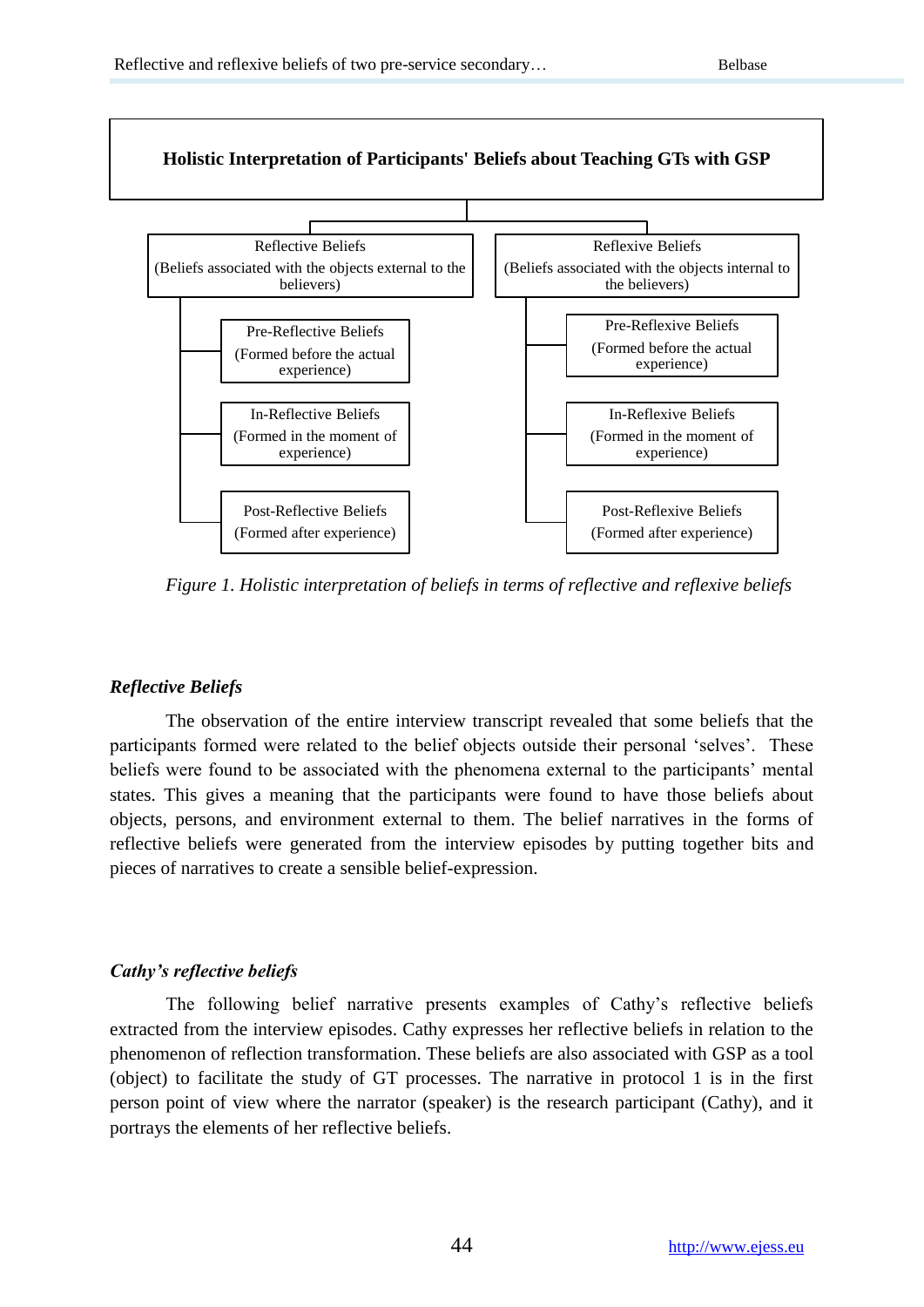# **Protocol-1**

*Reflection is about line, axis, and there has to be reflected across. You need to know here is a butterfly and how to reflect part of it. You need to know how to construct an image. Lines and points are important basic things to know. They (students) need to know the distance- yes. Um, congruency and similarity – yes. Ah, parallel, perpendicular, I don't know if you would need to know, but I think we need to know that shapes are similar. I would use it (GSP), but I wouldn't rule out the pencil and paper activity. I guess the title I would give it (GSP) as a discovery tool cause it's not doing the teaching, you are doing the learning. I want to know about their mistakes, first of all, cause their mistakes are good for learning. I think mistakes are fine, and they are the tools for learning.*

*The properties of GTs related to angles and side lengths can be explored with GSP. Under a rotation, angles stay preserved and side lengths are also preserved. Under a rotation, orientation is not preserved, but perimeters preserved, and areas preserved. I think that procedurally it (GSP) skips steps, but not really skipping steps; it is just quickening the steps. I think the individual activity would be the discussion. I think that in geometry it is incredibly important to discuss their ideas. Prompts would build their (students') confidence.*

*They (students) can explain to me like what they are doing, so like they decide they are gonna explore the area. I think that they need the ability to recognize their own and in groups, like simultaneously. They (students) could create like the Ferris wheel and then being able to kinda do animation of their own, which is meaningful to them. Yes, GSP helps in exploring properties of any transformation or even composite transformations.*

*GSP is a tool for the mathematics exploration. The only thing I don't want is that it does not tell you what you are doing really. It is just rotating, whatever that means, and it is just rotating. GSP is not so much procedural, I guess. It is more of exploring, conceptual, visual, and dynamic.*

# *Jack's reflective beliefs*

The following belief narrative is example of Jack"s reflective beliefs in a cluster extracted from the interview episodes. His reflective beliefs are associated with the functions of GSP in explicating the GT processes. These beliefs are related to visualization of the GT processes within the dynamic environment of the GSP. The narrative in protocol 2 is in the first person point of view where the narrator (speaker) is the research participant (Jack), and it portrays the elements of his reflective beliefs.

## **Protocol-2**

*GSP has a lot of learning curve. They (students) have to know what they are trying to do. GSP*  is more visual. I think it's a great tool. I think we do the measurement of things and how it *works. It (GSP) is like any computer program. I really like the simplicity with the sketchpad. They will be able to use the coordinates. Um, you know, think about how long I took just to*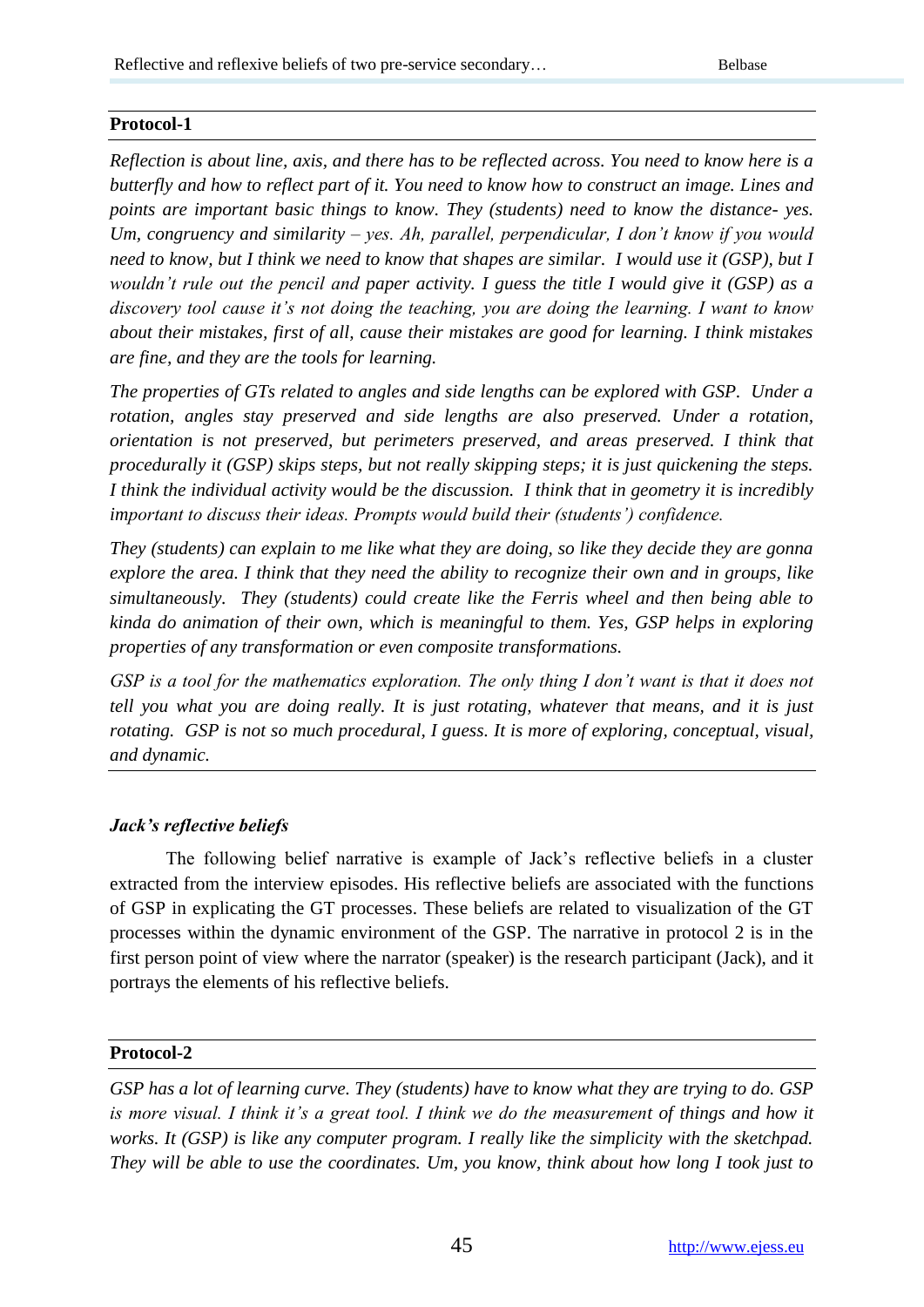*count those tiny squares. Here (in GSP), you can go to the coordinates. Then all of a sudden you can get to the algebra.*

*Properties, you could talk about how the shapes are congruent. The conjecture on rotation is gonna be pretty much the exploration or that kind of thing. I would choose angles, how they are related to each point and each object. Even you could talk about with the angles and sides and how they are the same. Like this here (with the rotation) that may not click right away, but if you can show them real life thing. Maybe even, you draw a satellite in the space and how it is orbiting. They can see that. So, that way it helps me in visualizing and explaining it.*

*It is always cool about this (plotting of areas). Kids when build this now they are also learning about linear functions. Kids are actually ready to do with functions and go into linear transformations. You can totally compare that and build into a kind of lesson that is built on itself and then you can talk about linear functions. It is really cool. I think GSP helps you enrich this type of environment. I like the visualization. How you can visualize angles, like you can put the angles in here so that they can see it right out there, and side lengths. I think that's cool. I think it (GSP) really can help build on it*

*GSP is a tool for conceptual understanding. It skips a lot of steps. It has short-cuts. GSP is both a tool for problem solving and mathematical exploration, but I say more mathematical exploration if I have to pick between the two. I think that GSP makes teaching GTs meaningful cause they can see real life applications. That's what kids want. They want to know when they leave the classroom they may use it. I think I can help students in making and proving conjectures. Just the hands-on stuff and show them what they are looking at and making animations. I think that GSP can help in designing different instructional approaches. You could design different lessons and do hands-on. You can approach different demonstrations or student based learning where they do it themselves.*

Some of the key points from the participant"s reflective belief narratives are – nature of GSP as a discovery tool, building students" confidence, exploring properties of GTs with GSP, transition from geometry to algebra, and making implicit processes explicit.

Cathy thinks that GSP is a discovery tool in relation to teaching GTs. She explains, "I guess the title I would give it (GSP) as a discovery tool cause it's not doing the teaching, you are doing the learning." She further accepts that use of GSP in teaching GTs facilitates the teacher in prompting that can build students" confidence. She accepts that the use of GSP helps in exploring different properties of GTs. In this sense, GSP is not much procedural for her because it is more of exploring, conceptualizing, visualizing, and animating tool.

For Jack, use of GSP helps students in making a transition from geometry to algebra. He expresses, "Here (in GSP), you can go to the coordinates. Then all of a sudden you can get to the algebra" and this clearly indicates his belief that the use of GSP in teaching GTs may facilitate teacher to make a smooth transition between geometry and algebra. While doing this, students can visualize and explain the geometry-algebra interface of the GTs.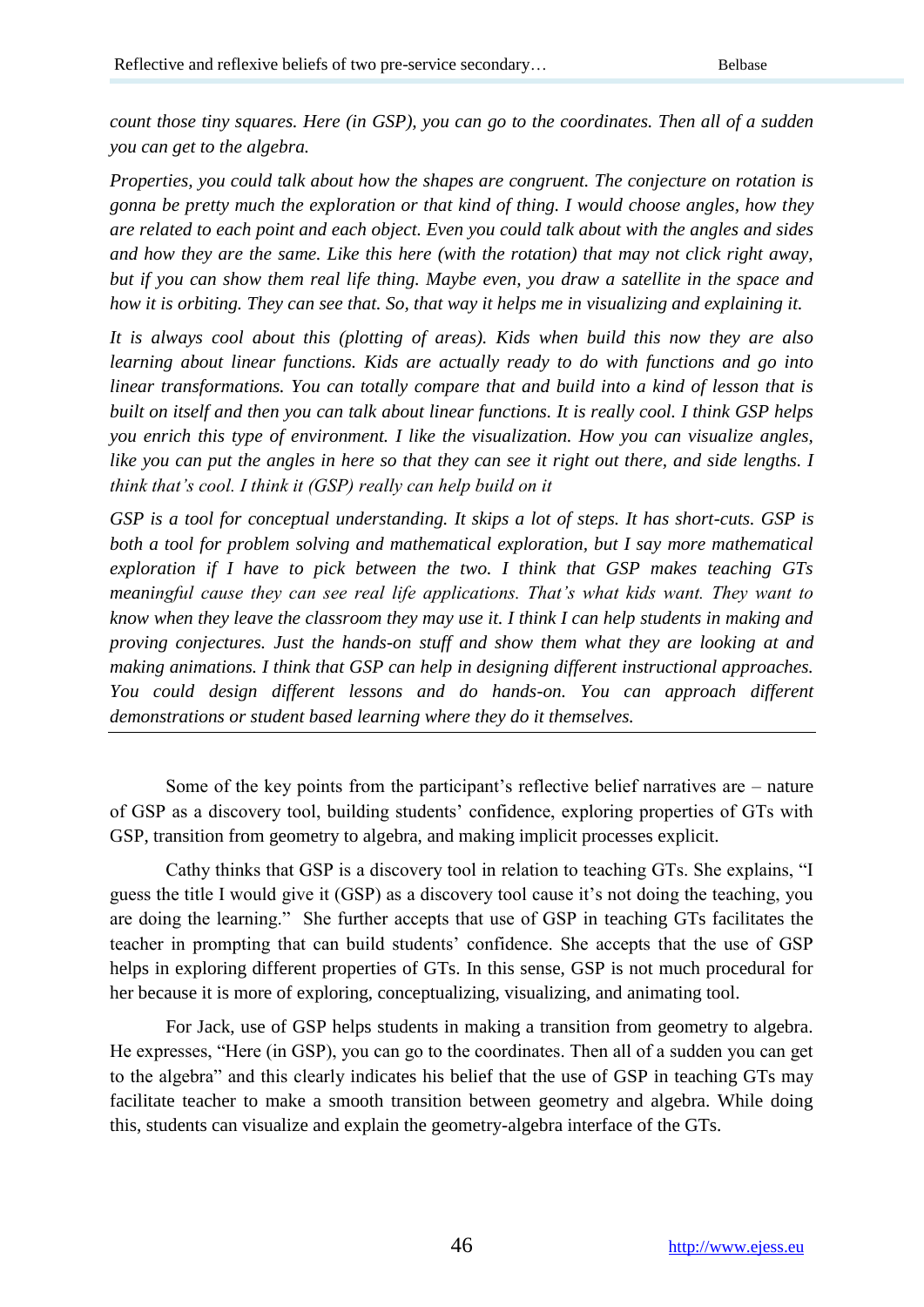I observed that these reflective belief narratives have temporal aspects associated with them. The time of actions or happening of something and forming beliefs based on them created three forms of reflective beliefs: pre-reflective, in-reflective, and post-reflective beliefs. Each of them has been discussed under a separate sub-heading.

## *Pre-reflective beliefs*

The above belief narratives included the following statements identified as examples of pre-reflective beliefs. Cathy and Jack expressed these beliefs about the actions that have not yet happened, but they already formed these beliefs. They seem to form these belief states in their mind even without having the actual experiences of actions, which means these beliefs are anticipatory. Following are the samples of their pre-reflective beliefs about teaching GTs with the use of GSP.

*Cathy: They will be able to move the vertices and see what's going on and what it (reflection) is doing.*

*Jack: That (GSP) has a lot of learning curve. They (students) have to know what they are trying to do (with it).*

The first statement represents Cathy"s belief about the dynamic nature of GSP that allows movement of vertices. Also, another relationship noticable is the temporal dimension. Cathy is indicating toward her students' ability to move the vertices and see what is going on with the object and the image under reflection as the result of the movement. This clearly indicates that her belief is anticipatory, and hence it is pre-reflective, which means such beliefs are her reflections of future actions about teaching GTs with the use of GSP.

Again, the second statement is a representation of Jack"s belief about GSP and his students' knowledge about this tool. The first part about the learning curve seems to be nontemporal. However, the second part (the dominant one) is about his student"s anticipated knowledge about what to do with GSP, which forms an anticipatory belief and hence it seems to be his pre-reflective belief. These beliefs seem to associate with pre-reflective being. Prereflective beliefs are non-representational (does not represent ontic world) and formed at the level of perception and future action (Romdenh-Romluc, 2007). "The notion of pre-reflective belief also account for the paradoxical situation where psychological breakdown has taken place, but has not been experienced" (Groarke, 2014, p. 35). Teachers form pre-reflective beliefs about their future actions with common sense beliefs. Such beliefs are formed with anticipatory and preactive reflections (Van Manen, 1991). These beliefs may influence the planned actions and anticipation of acting in a certain way to achieve a goal.

Hence, the characteristics of pre-reflective beliefs are – intuitive (but not experienced), common sense, anticipatory, and non-representational. Cathy and Jack"s beliefs about the use of the GSP in their future teaching have these features and hence they are pre-reflective and pro-active beliefs.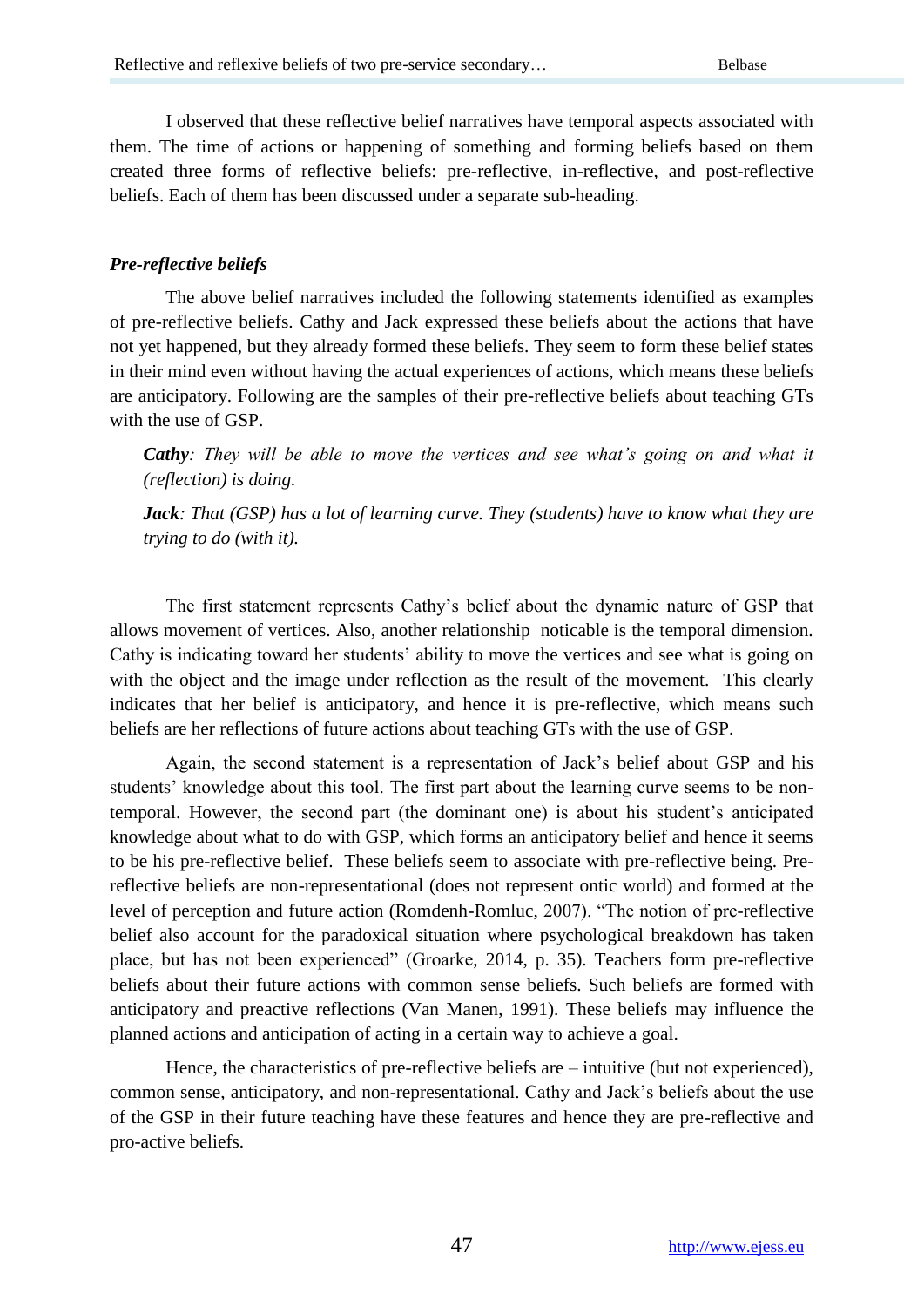#### *In-reflective beliefs*

The belief narratives included the statements identified as examples of in-reflective beliefs. Cathy and Jack expressed these beliefs about the actions that are on going and they formed these beliefs in the moment of experience. They seem to form these belief states in their mind at the time of actual experiences of actions, whichmeans these beliefs are participatory or beliefs within the moment of participation in the action. Following are the samples of their in-reflective beliefs about teaching GTs with the use of GSP.

*Cathy: The coordinate (x, y) changes to (-x, y) under a reflection on Y- axis.*

*Jack: GSP helps in the visualizing (of any GTs). I think that's the biggest thing, I could see that.*

In the moment of construction and discussion about the nature of transformation, Cathy observes the coordinates and expresses her belief based on the generalization of the coordinates that (x, y) changes to (-x, y) under a reflection in the Y-axis. Here, the first belief statement represents Cathy"s belief about the nature of the change of coordinates of vertices of the object triangle into the image triangle. Likewise, the second belief statement represents Jack"s belief about the nature of a GT in terms of visualization. Both of these belief statements are related to immediate action or operations about GTs with GSP as validating context. If belief has a validating context (through experience and observations) and can be represented in a form (a symbol) thus represents an in-reflective belief (Sperber, 1997). Such beliefs, according to Tremlin (2006), "probably require a demonstration before it is accepted" (p. 138 which offers in-reflective belief that has a context to validate it. A belief is represented and expressed by symbol can have a meaning that it can be codified and decodified within a field of practice that generates a belief or is influenced by a belief. These beliefs act on moment of performing an action and also may modify with immediate confrontation of problems. Hence, such beliefs are head-on beliefs. Normally, one may not form a belief within the situation of confrontation or when reflecting on an action at the moment (Van Manen, 1991). There is proximity of belief object and the moment of forming the belief itself within that experience.

Hence, in-reflective beliefs, the characteristics contains of  $-$  contextual, immediate, and within the flow of an action and experience. The properties of in-reflective belief resonate with what Cathy and Jack expressed in the above expressions. Hence, some of the beliefs expressed by both Cathy and Jack (during the interviews) seem to be in-reflective beliefs.

#### *Post-reflective beliefs*

The belief narratives also included examples of post-reflective beliefs. Cathy and Jack expressed these beliefs about the actions that already happened, consequently, they formed beliefs as a consequence of their experience and reflection after the actions. They seem to form these belief states in their mind after having the actual experiences of actions, which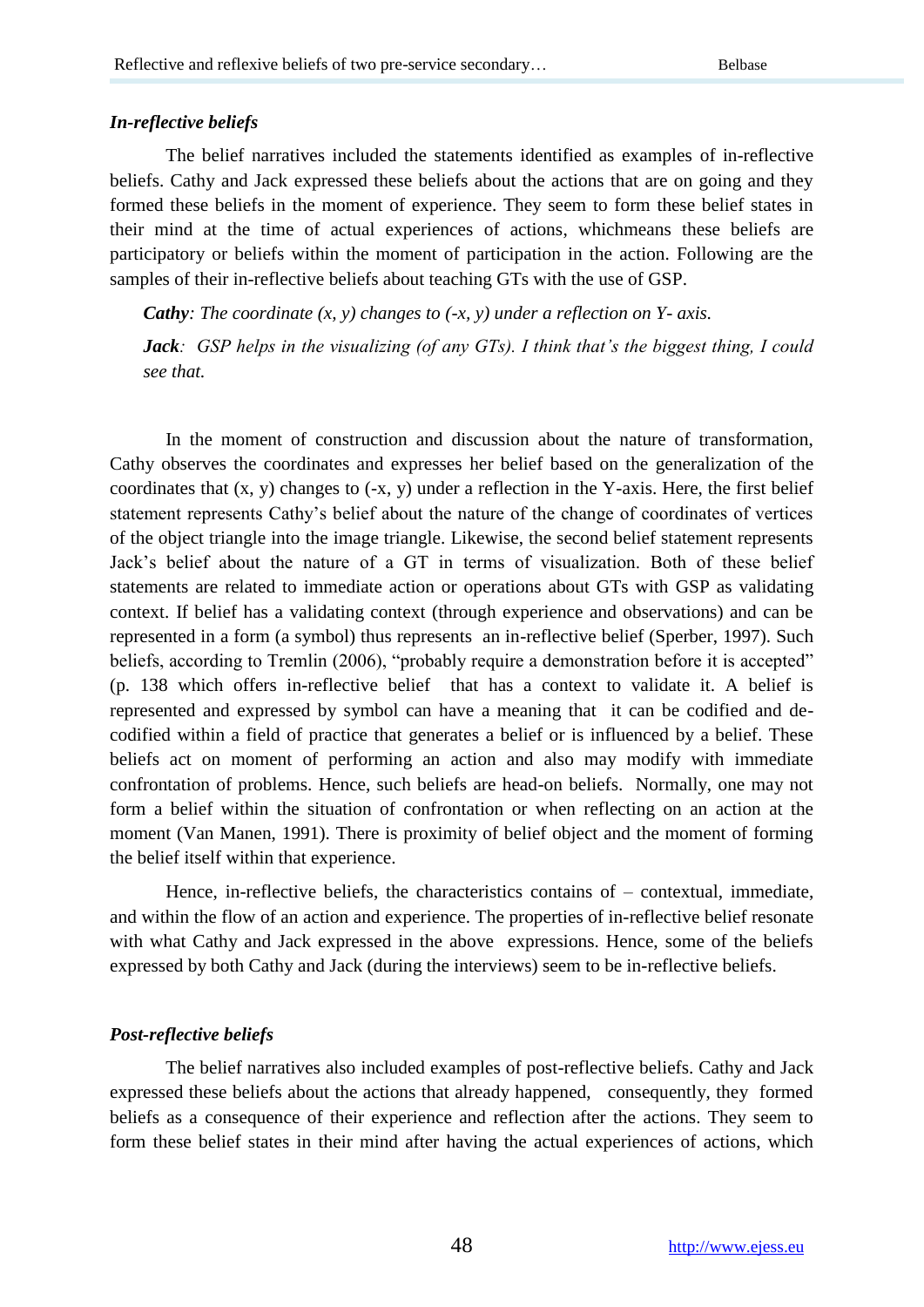further reflected that these beliefs are experience oriented. Following are the samples of their post-reflective beliefs about teaching GTs with the use of GSP.

*Cathy: I think it (construction with GSP) might be more visible, but I don't think it is more meaningful or more powerful.*

*Jack: I think that the constructions of an object and image under a GT by using GSP are not a lot powerful, but it's definitely more visual. I don't know that it is meaningful. I think it is more powerful and more visual. You can hit meaning with a lot of different things. So, I don't know if GSP makes more on those, but it's definitely useful.*

When I presented some activities of geometric transformations using GSP to Cathy and Jack, they already had some experiences of working with GSP. Before the final interview, they already had gone through some activities with GSP, especially reflection, rotation, translation, and composite transformations during the earlier interviews 1, 2, 3 and 4, respectively. These beliefs expressed in the above examples were no more momentary (immediate effect of operations or actions). This reflected that they did not form these beliefs within the moment of actions. These beliefs are mental states after having some experiences with working on GTs with GSP (either in their classes or in the earlier interview sessions). Hence, these beliefs are post-experiential or retrospective beliefs.

Here, the first statement is a representation of Cathy"s retrospective belief about the use of GSP and how it could make sense of teaching and learning of GTs. She expresses her thought that GSP provides visualization of GTs. However, she does not seem to believe that it is meaningful or powerful. In the same line, Jack also seems to believe that GSP is more a visual tool, but not necessarily meaningful and powerful. After having some experience with the tool, they appeared to form these beliefs. Cathy has a longer experience with GSP than Jack beside the interview sessions. Since these beliefs formed or retained as a result of their experience with GSP in the past, it further entails that they are historical or post-experiential. They may not be truly representational as the ones that at the moment (in-reflective). These beliefs may not be non-representational as the one that has not been experienced. Since they experienced using GSP (at least as learners and future teachers) and the psychological states actually perpetuated through their experience in the past. Hence, they present here a set of pseudo-representational or historical beliefs or post-historical or ex-post-facto beliefs. These beliefs have root actions in the past, but psychological or mental effect perpetuate until now and may transcend further to the future. Therefore, they can be considered as post-reflective beliefs.

Kwanvig (2013, p. 234) mentioned about post-reflective belief in relation to epistemic principles and theory of rationality, however, he did not explicitly discuss the term "postreflective belief". Bouma (1997) mentioned about John B. Cobb Jr."s contributions in theology stating that "…psychic wholeness leads us to match post-reflective belief systems with pre-reflective experience" (para 4, sub-title: Anthropology). It appears that philosophers have some sense of post-reflective beliefs, but none of them has spelled it out clearly. Post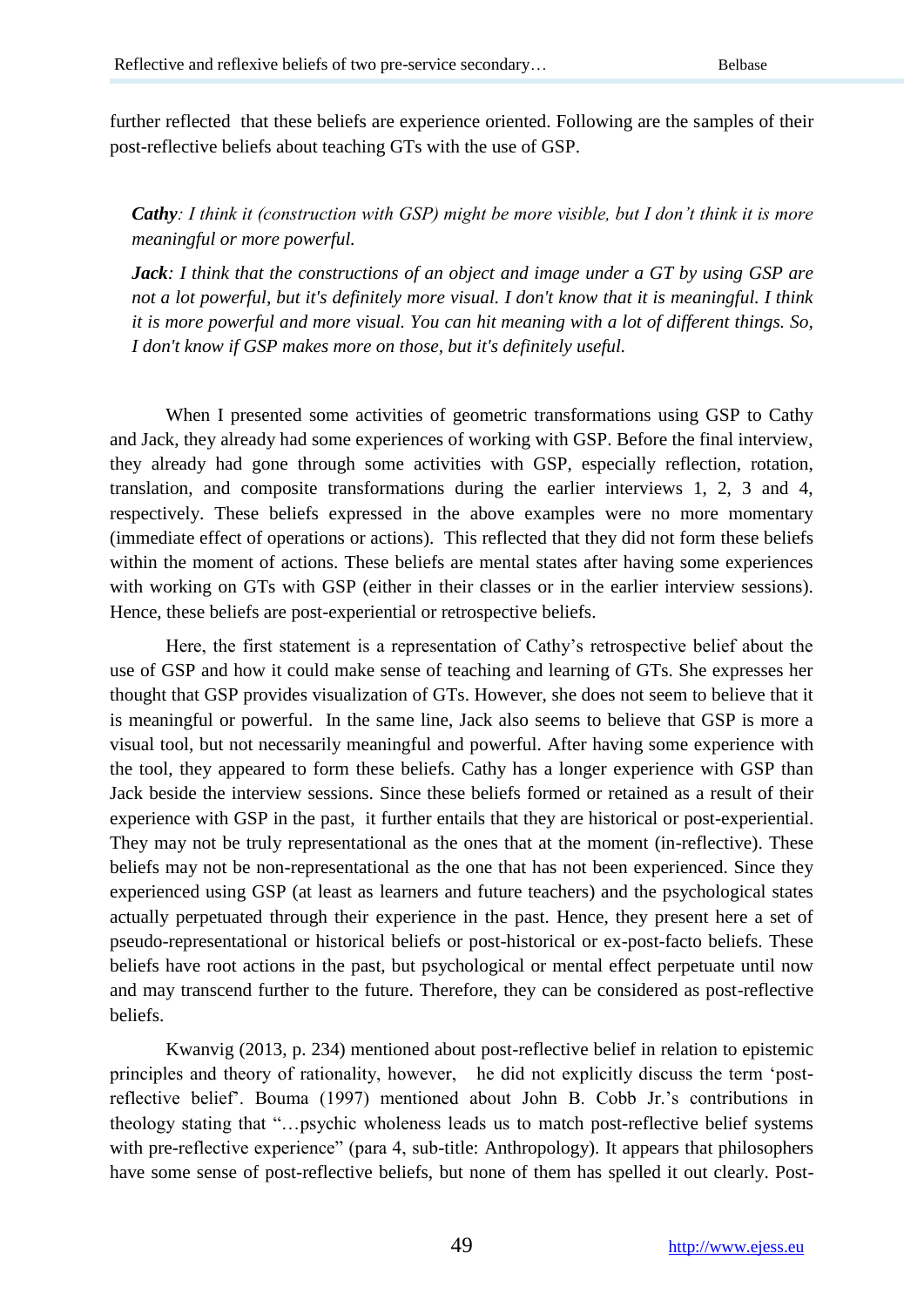reflective beliefs are associated with recollective or retroactive reflections on experiences (Van Manen, 1991). There is a temporal and spatial distance between the object of belief and the time of forming or sustaining a belief about an action or a phenomenon (Van Manen, 1991). Hence, post-reflective beliefs have the characteristics - recollective, retroactive, distanced, and experience oriented. Cathy and Jack"s beliefs about attributes of the GSP in terms of power, use, visibility of process, and meaning are post-reflective beliefs.

The reflective beliefs expressed by Cathy and Jack seem to have roots to their reflexive beliefs that are related to their consciousness of self, other, and the reciprocal relationships. I observed that there were many instances of beliefs in their narratives that focused on the participants' personal 'selves' in the forms of efficacy, awareness, and consciousness toward the phenomenon of teaching GTs with the use of GSP. These reflexive beliefs are discussed in the following sub-section.

## *Reflexive Beliefs*

The observation of the entire interview transcript revealed that some beliefs the participant's formations about beliefs were related to the objects inside their personal 'selves'. These beliefs were found to be associated with the phenomena internal to the participants' mental states, which further means that the participants were found to have those beliefs about their actions, perceptions, and cognitions internal to them. These beliefs are about unobservable mental constructs related to self-awareness and self-consciousness. These beliefs cannot be represented with any external source object or a phenomenon. These are selfreferential beliefs that the participants formed about themselves in terms of ability, cognition, affect, and attitude. The belief narratives in the forms of reflexive beliefs were generated from the interview episodes by putting together bits and pieces of narratives to create a sensible belief-expression.

Following sub-headings further illustrates the belief narratives of interpretation within such beliefs.

## *Cathy's reflexive beliefs*

The belief statements in protocol 3 are a few examples of Cathy"s reflexive beliefs extracted from the different interview episodes. The protocol shows that her reflexive beliefs are related to her consciousness and awareness to the self-other relation. The narrative in the protocol is in the first person point of view where the narrator (speaker) is the research participant (Cathy).

## **Protocol-3**

*I guess a bunch of students really liked the tutorial, but I didn't because I like to make my mistakes and learn from them. That's where I learned GSP. I think I learned it really well, and I still remember how to do most of the stuffs because I learned it so. In my own*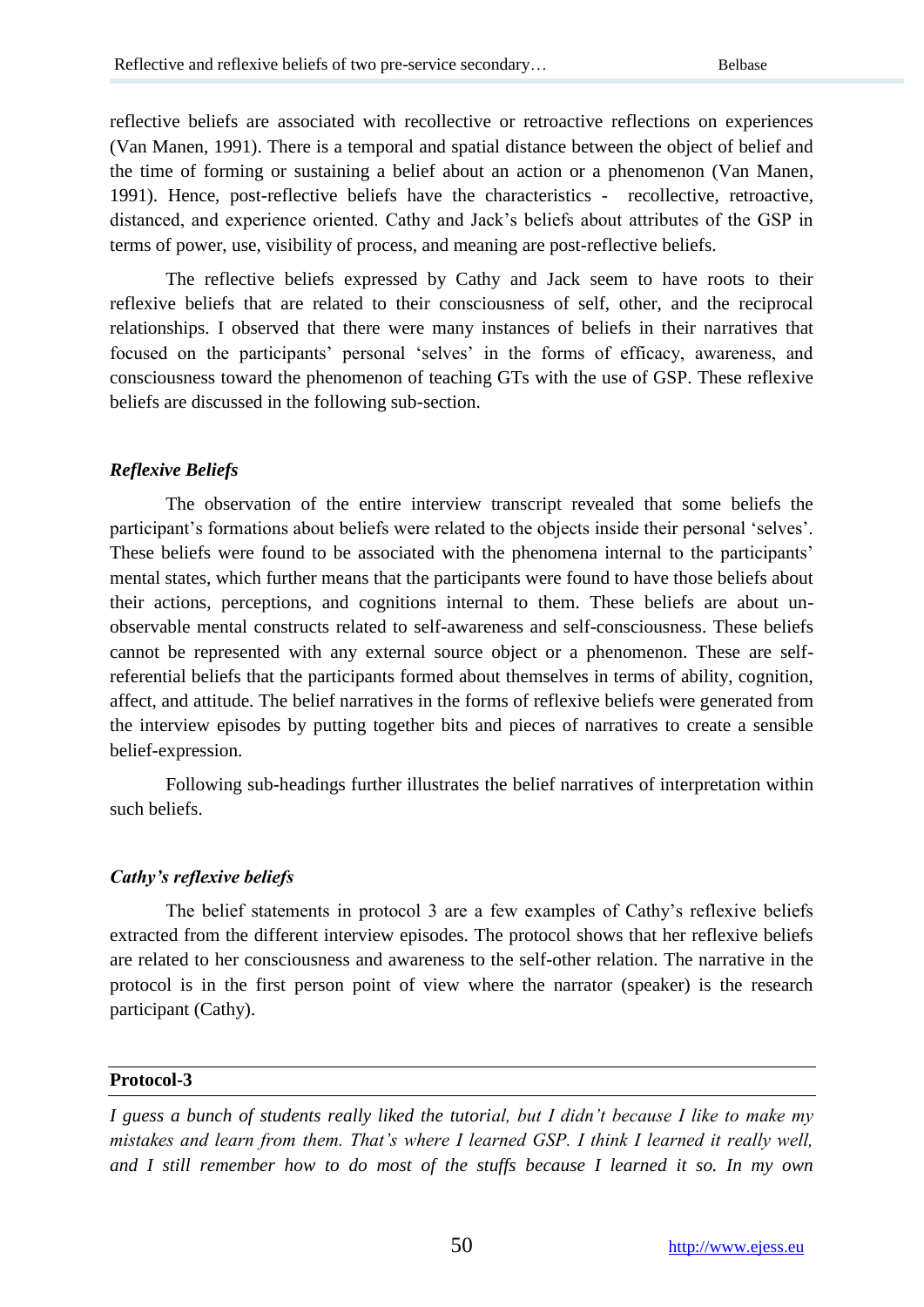*classroom, I think I would still start with like folding something (e.g., a paper) before they come to this (GSP). If you can't see the computers, they (students) can go off-tasks a lot more. How I would go off-tasks is much different than most students would. I strongly believe in as a teacher I am just there to spark their interest into show you things that are interesting.*

*We can have them get a new do an activity completely, and they will open a new window, they will need to recreate a picture or something and send them to rotate. That way (with new construction) I can see they can rotate it that they know what rotation means, and they are not just following the procedure that they have just to follow. I guess, so having GSP on with it reaches more students, and I think more students would have a deeper understanding, but I can teach the concept in a different way.*

*You have to be able to distinguish between here is your personal work time to make your own cluster of thoughts, and here is your partner time or whatever you can share with others and make them grow into whatever direction. If we use it (GSP), it needs to be a tool and not the sole way of expressing concepts. That (GSP) is not gonna reach so many students like me who needs the entire semester to figure out, would be lost.*

*Once we know what rotation is I don't want them (students) to draw a rotation every single time. I want them to go quickly to it (GSP) and then explore with it. I have to get honestly more comfortable with the idea of teaching with it because I have to figure out the procedural side. If I have figured out the procedural side, I would feel more comfortable in teaching (with GSP). I think you (the teacher) and your class (students) develop the environment. So, I don't know if GSP would. I mean it would affect the environment in some way. That moment right there (finding the center of rotation), that made me really think about using GSP while teaching GTs.*

# *Jack's reflexive beliefs*

The following belief statements in the protocol 4 are a few examples of Jack"s reflexive beliefs extracted from the interview episodes. The narrative in the protocol is in the first person point of view where the narrator (speaker) is the research participant (Jack).

# **Protocol-4**

*I think it (matrix of reflection) will be interesting to them. Some people are really interested in that, but some people don't. It just confuses. I like them, but I have a little more experience. It depends on where they are in matrices. They may have a problem with that. Um, if they are starting it (GTs) algebraically, they can derive this stuff probably. Probably they need to understand what does*  $Y = X$  *mean, and if you go from there, another problem is some students don't visualize things. I think GSP is gonna add to it (teaching and learning of GTs). It's really gonna help you out show what happens. Um, like you can move the line, and it moves the shapes.*

*I need to refresh with GSP. I have spent two classes on GSP, very limited actual uses of GSP. Yea, with practice I can do it. I have such a limited thing. In methods class, we used it a little*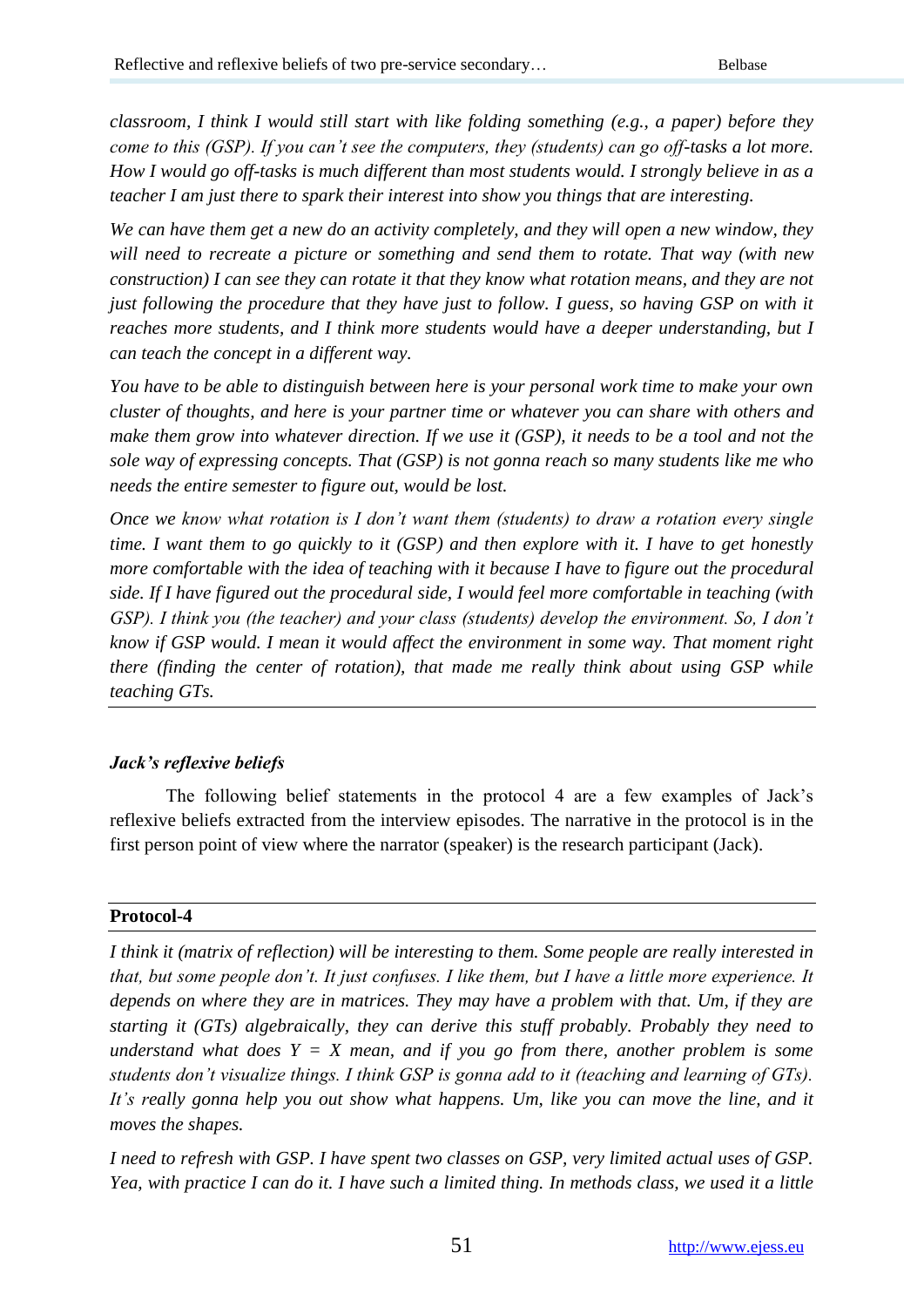*bit. Junior high does not have it. So, I haven't just messed up with it. I can just think about what's gonna interest them, what's gonna hold their attention. If you are just talking about rotation, you are just using formal terms, I think you are gonna lose their attention in ten minutes. I think you can gain their interest. You know maybe a kid is struggling with it (doing a rotation). All of a sudden the kid sees it in the computer what's happening. Maybe that just turns around and builds his huge confidence of what he or she is seeing.*

*I don't anticipate students explaining these (linear functions) themselves. It would be interesting to see if they can actually put it into words what they are seeing. It would be interesting to see if they can actually put it into words what they are doing. It would be interesting to hear their own language what they say. That would be a kind cool to hear. I think it's important to give somebody time to mess it up. As far as exploring, like I probably know two percent of what people do (with GSP). So, I wish I had more hands-on experience*  with it. In relation to use of GSP in the future teaching, I am half way there, but I am not *getting there. The more I play with it (GSP), the more I like it.*

*I am both yes or no in thinking if I am ready to teach GTs with GSP, probably more toward no. I just need to get more comfortable with it. I have sort of internalized the use of GSP for teaching GTs. I need more practice. I think that GSP makes teaching and learning more interesting than without using it. I mean, especially kids love technology. They can see that. You can relate it to building a video game. You can have them do the real thing they get interested. Maybe I can use the jigsaw method when applying GSP in teaching of GTs, if I have the technology, like the access.*

Some of the key points in the participants' reflexive beliefs are- awareness to the interest of self and others (students), a sense of understanding of understanding of others and own, and conciousness toward self-other relation. Further discussions of each points is presented briefly in relation to the excerpts of the above narratives.

Cathy"s epxression, "I strongly believe in as a teacher I am just there to spark their interest into show you things that are interesting" shows her awareness to the interest of her students. At the same time she is exhibiting her awarness to self as a teacher, and also her role as a teacher. Jack expresses that use of GSP makes teaching and learning more intersting (for both teacher and students) and the teacher can use this tool have the students do the real thing they are interested in with it.

Both Cathy and Jack expressed their beliefs in relation to how the use of GSP in teaching may help in developing student understanding of the processes inherent with GTs. Cathy expresses "I guess, so having GSP on with it (GTs) reaches more students, and I think more students would have a deeper understanding." On the other hand Jack says, "Probably they need to understand what does  $Y = X$  mean, and if you go from there, another problem is some students don"t visualize things." These narratives of the participants indicate to their understanding of students" understanding of GTs with GSP.

There several instances in the narratives in which both Cathy and Jack expressed their beliefs related to their own consciousness toward self-other relation. For example, Cathy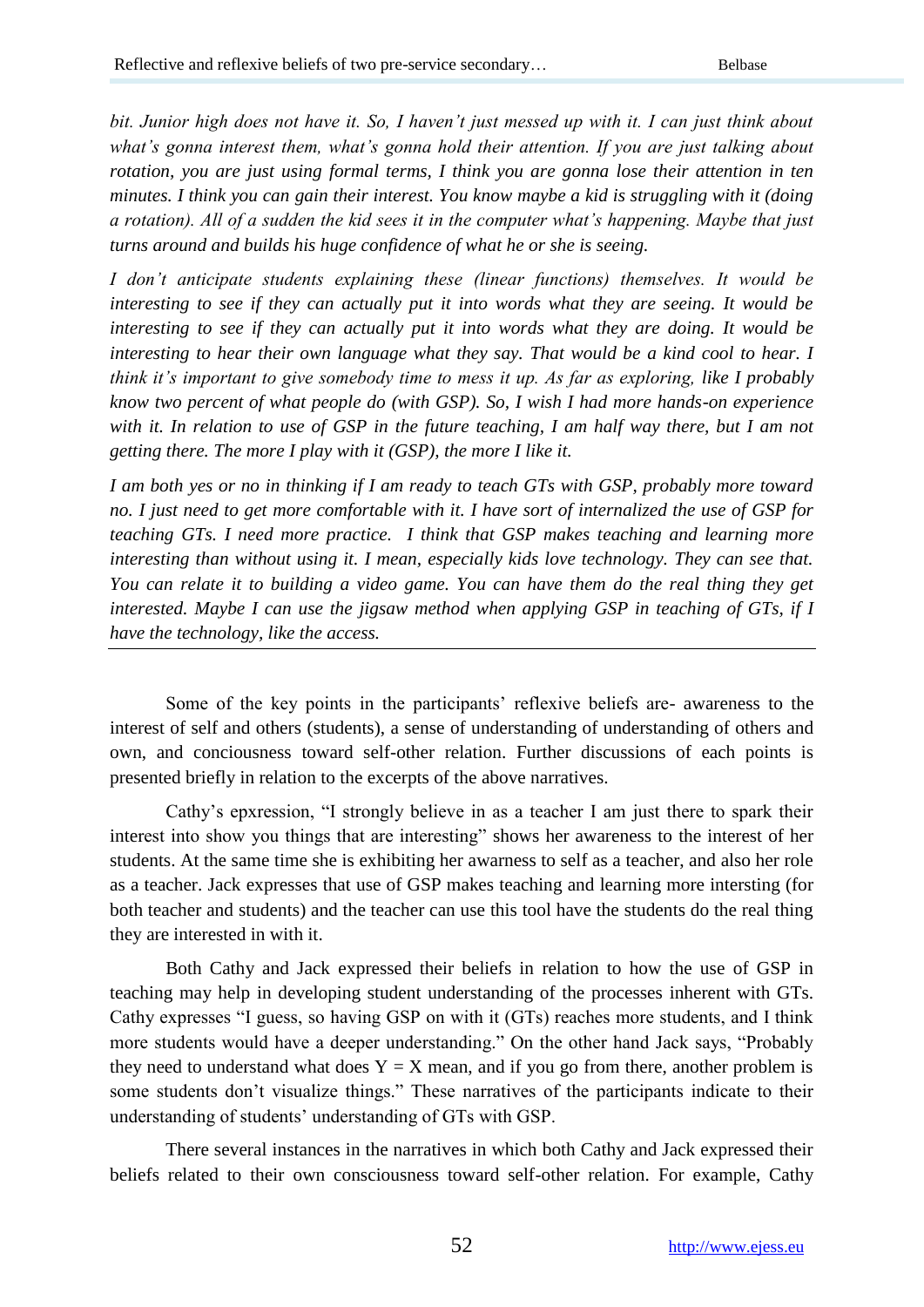expresses, "I think you (the teacher) and your class (students) develop the environment. So, I don"t know if GSP would." Here, she reveals her beliefs about self-other relation in the context of creating a classroom environment. She further reveals her belief that, "It (GSP) might develop teacher-student relation, but that"s I care about, and they (students) don"t care about that." She reflected her consciousness of her role being a teacher and further giving meaning to that relations. Jack expresses, "Everything a kid does is related to relationship (student-teacher relationship) cause they can tell you what he or she is doing." This reflects that Jack looks at the students" tasks from the viewpoint of self-other (teacher-student) relation. These views clearly show Cathy and Jack"s pedagogical reflexivity and hence their reflexive beliefs.

I found that the reflexive beliefs discussed here have temporal aspects associated with them. The time of being aware of something and forming beliefs based on them created three forms of reflexive beliefs: pre-reflexive, in-reflexive, and post-reflexive beliefs. Each of them have been discussed under separate sub-sections.

## *Pre-reflexive beliefs*

The belief narratives of Cathy and Jack have the elements of pre-reflexive beliefs. They expressed their personal beliefs toward self-awareness, consciousness, and dispositions before they experienced different phenomena associated with the GT processes. The following expressions are the examples of Cathy and Jack"s pre-reflexive belief statements from their belief narrative.

*Cathy: I would have a different inquiry path, like look at the sides and angles. Look at the sides and angles, and look at the area. Maybe having them (students) present to each other, come together, and have a discussion of them about what a reflection is (using GSP).*

*Jack: I can just think about what's gonna interest them, what's gonna hold their attention. If you are just talking about rotation, you are just using formal terms, I think you are gonna lose their attention in ten minutes. I think you can gain their interest…one of the cool things about GSP is that's where video games come from. You can show them that's where it is coming from.*

In the first statement, Cathy seems to express her belief about her inquiry path in which she anticipates engaging her students in a collaborative way of learning reflection transformation using GSP. She seems to have a sense of connectedness to the students. This connectedness in the inquiry path is visionary or anticipatory. She has not yet experienced the connectedness, exploration, and learning of GTs by the students through this inquiry path. However, she seems to be aware of her roles, relations to students, and to the teaching. The first statement portrays an example of Cathy"s pre-reflexive belief that is primordial and prehistoric. Here, it is pre-historic beliefs that formed before the happentence of phenomena (history).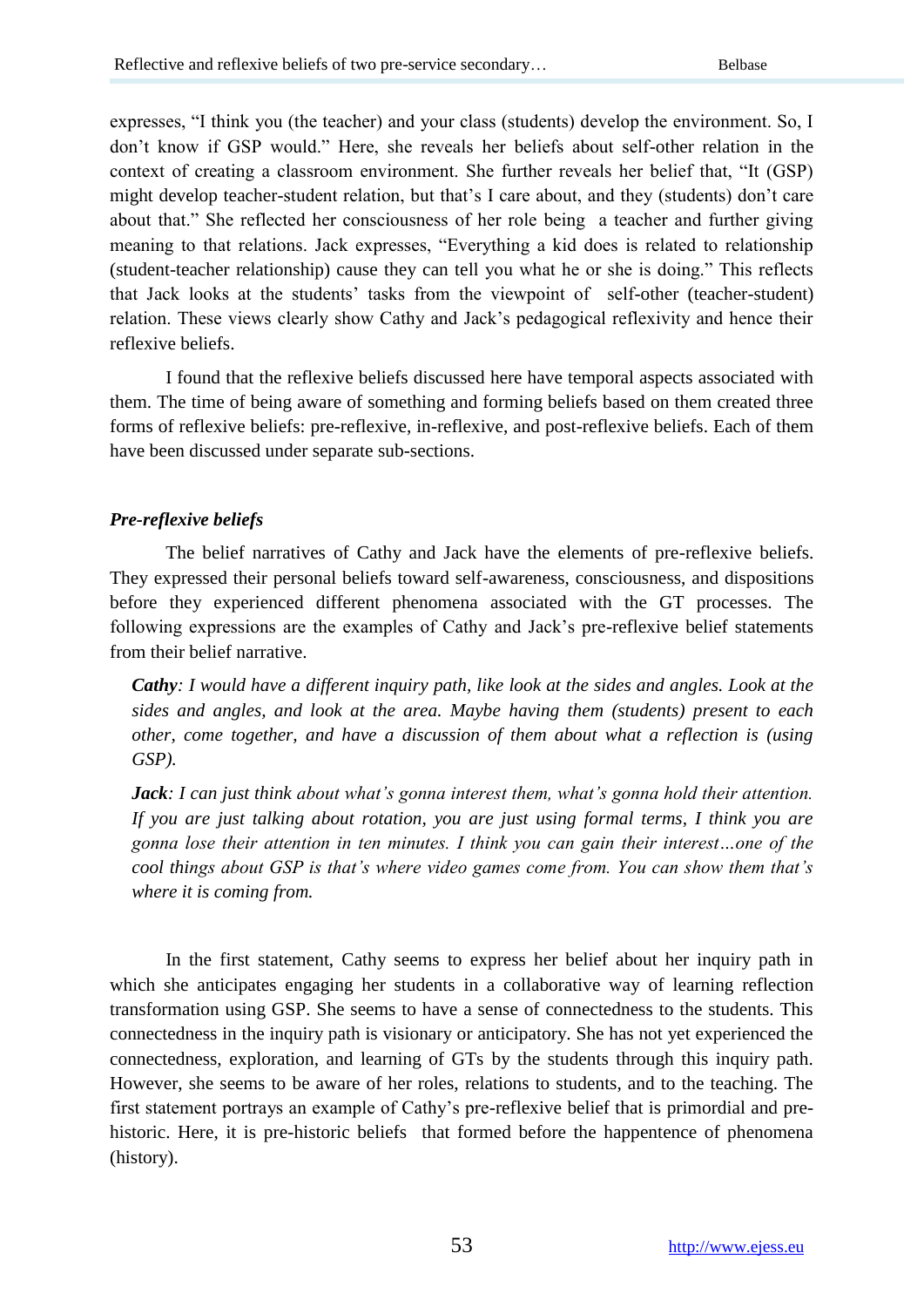In the next statement, Jack seems to express his beliefs about awareness toward his (own) thinking and toward students" ability and interest to learn GTs with GSP. He seems to be aware of his thinking about students' interest, attention, motivation, and connection. He appears to think that his students would be interested to see and use the dynamic features of GSP, possibly connected to the process of animation in the video games. Hence, his belief seems to be connected to his identity as a future teacher and awareness towards students' psychological or mental states, however, anticipatory. He seems to acquire this psychological/mental state without having actual experience in the classroom teaching of GTs with GSP. Hence, his belief statement in the above example appears to be his pre-reflexive belief that is primordial and pre-historic (before the happentance of phenomena).

Lizardo and Strand (2011) state, "….persons can form pre-theoretical, pre-conceptual beliefs about the world, and that they can reason and form expectations about the world at this pre-reflexive level" (p. 1). This indicated Cathy and Jack"s pre-reflexive beliefs are pretheoretical and pre-conceptual that they have not experienced the actual phenomena, but they already formed such beliefs. Eacott (2013) mentions "pre-reflexive belief" in the context of leadership as a research object. There is not any description of the term except it brings a context of blurring "the boundaries between the epistemic and the empirical" (p. 227) sense of a person or agent in a social milleau. Zimmermann (2010, p. 185) states, "According to Bourdieu there is a kind of pre-reflexive belief, which is usually not questioned in the social practice." This offers the pre-reflexive beliefs are sometimes latent as a part of habitus. It is assumed that habitus has a power to maintain an order through the pre-reflexive beliefs that the new members in a field have to adapt with in order to gain dominant role in the field (Bourdiew 2001). Then here, pre-reflexive belief is a common sense belief as de-facto belief about one"s roles, position, and power in the field in which none generally questions. Both Bourdiew and Zimmermann"s views are related to social practice and field in terms of power relations and interactions among the social agents that maintains the social order.

Medeiros and Capela (2010, p. 43) mention about "pre-reflexive belief" in the context of linking ethos to the construction of reality. They do not explicitly describe the term. However, it provides a glimpse of pre-reflexive beliefs within Bourdiew"s eidos and ethos. Emmerich (2014) also mentions about "pre-reflexive belief" in the context of grounding eidos as instrument of construction and also the object constructed within "ethos and habitus" (p. 14). These examples show that pre-reflexive beliefs are matters of personal awareness, consciousness, and a habitus (personal dispositions).

Hence, pre-reflexive beliefs have the characteristics of – conditioned state of acceptance of something without actual experience, pre-theoretic, pre-conceptual, grounded in iedos, and anticipatory about self and other relation, awareness, and future course of actions. Both Cathy and Jack"s pre-reflexive beliefs about having a different inquiry path for teaching GTs with GSP, and gaining students" interest to what they want them to do in learning GTs with the use of GSP have these elements. However, there is a wide crevice in the literature in the area of pre-reflexive beliefs, and more research needs to be done in this area to understand the nature and functions of pre-reflexive beliefs of preservice mathematics teachers.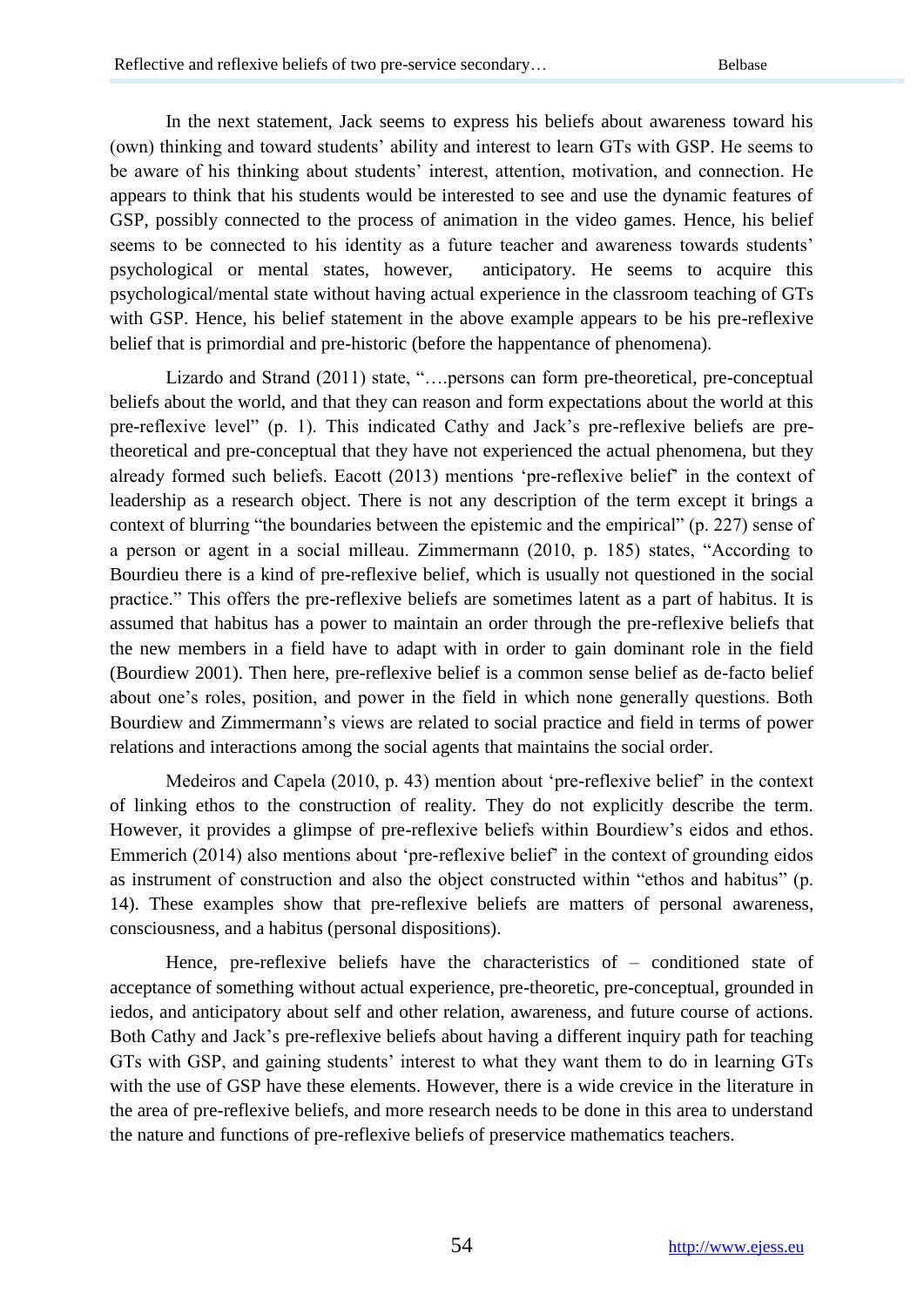#### *In-reflexive beliefs*

The belief narratives of Cathy and Jack have the elements of in-reflexive beliefs. They expressed their personal beliefs toward self-awareness, consciousness, and dispositions at the moment they experienced different phenomena associated with the geometric transformations. The following excerpts from their narratives are the examples of in-reflexive beliefs.

*Cathy: The moment right there (while finding the center of rotation), that made me really think about using GSP while teaching GTs. How that point of rotation relates to the ….(the object and the image). I mean I would have gone through about it, but I didn't go that far.*

*Jack: I have been able to perceive different roles of GSP, like teaching and learning, using it as a conceptual versus procedural tool. I don't know if I can think even beside those. You can use it in the classroom to teach concepts. That's the biggest thing.*

In the first statement, Cathy seems to express her belief about her existence and awareness at the moment when she is struggling to find the center of rotation. She is making connection to her own conscious thinking about the problem to find the center point. In the second statement, Jack seems to be aware of his current beliefs about GSP as a conceptual versus procedural or teaching versus learning tool. His belief is not just about the role of GSP as a tool, but his ability, intention, and perception. This kind of belief seems to have a relation with the direct experience and awareness of the person through the experience, not just anticipatory. Cathy and Jack"s belief statements in the above examples seem to show their in the moment awareness and disposition and hence, they portray examples of their in-reflexive beliefs. These beliefs also have some relevance to the literature.

Richard (2013, p. 104) mentions about in-reflexive beliefs in terms of ascribing such beliefs within a sentence that has "such and such" in conjunction with "self" or "his or her own". Nozick (1983) mentions in-reflexive belief in terms of "disposition to behave" (p. 81) and "self-reference" (p. 79). Braude (1995, p. 72) mentions in-reflexive belief in relation to self-indexicality that refers to "one's states", by this he seems to refer to the mental states of self-awareness. However, the literature lacks a clear explication of one"s beliefs in terms of at the moment belief or in-reflexive belief.

#### *Post-reflexive beliefs*

The belief narratives of Cathy and Jack have the elements of post-reflexive beliefs. They expressed their personal beliefs toward self-awareness, consciousness, and dispositions after they experienced different phenomena associated with the GT processes by using GSP. The following excerpts from their narratives are the examples of post-reflexive beliefs.

*Cathy: I guess a bunch of students really liked the tutorial, but I didn't because I like to make my mistakes and learn from them.*

*Jack: Yea, with practice I can do it. I have such a limited thing.*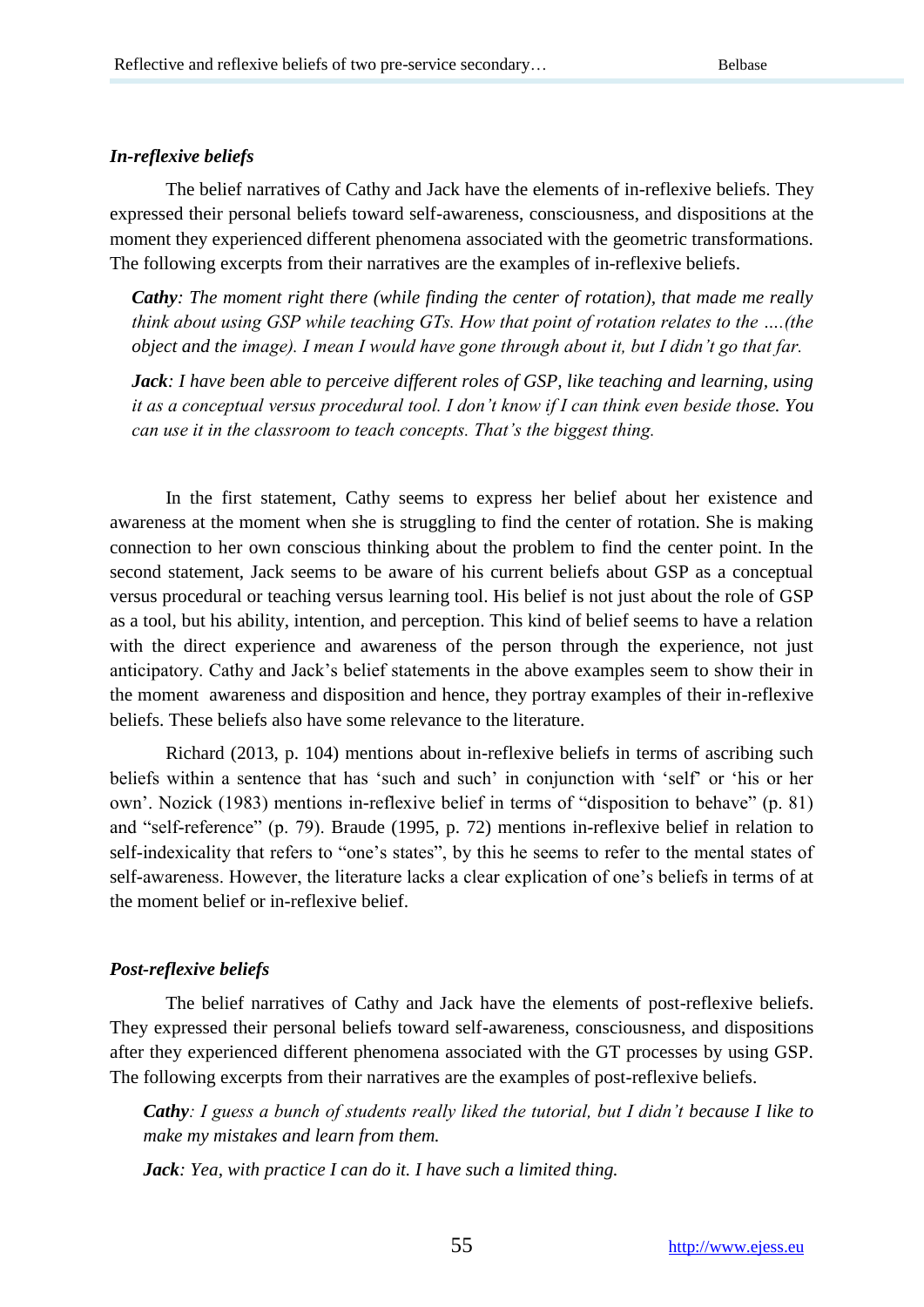In the first statement, Cathy seems to make a connection of current belief to her past experience of learning GSP in the Foundation of Geometry class. She then connects the same experience to her learning of GSP and using it for teaching GTs. This can perhaps show her awareness of who she is. In the second statement, Jack seems to be aware of the situation that he did not have adequate practice on GSP and that limited his ability to use the tool for teaching. First, he anticipates his relationship to the content of GT and use of GSP. Then he seems to move further (mentally being more aware) of the consequence of his limited experience of using GSP. Hence, these examples show Cathy and Jack"s post-reflexive beliefs with their awareness and anticipation after passing through situations of doing something with GSP. There is not explicit theory and literature to address the explicit meaning and context of post-reflexive beliefs about teaching mathematics with technology. It shows that literature of teacher beliefs has not reached that far to analyze post-reflexive beliefs although we hold such belief as a result of an experience in our everyday life and professional practice.

## **CONCLUSION AND IMPLICATIONS**

The research question explored "What beliefs do preservice secondary mathematics teachers hold about their future practices of teaching geometric transformations with Geometer's Sketchpad?' The research question further intended to characterize their holistic beliefs in terms of temporal dimensions and directions of beliefs about teaching GTs with GSP. The temporal dimensions are related to time of action or event and formation of beliefs. The findings and discussion related to beliefs of two preservice mathematics teachers in this study portrayed their nested beliefs in terms of reflective and reflexive beliefs as categories of directional beliefs. The further analysis of these beliefs revealed the nature of these beliefs within three temporal dimensions – pre-, in-, and post reflective and reflexive beliefs that could be associated with their anticipated practices of teaching GTs with GSP. These beliefs characterized the entire domains of beliefs in terms of belief objects as external or internal phenomena to the believers (the research participants). In this sense, these beliefs are directional.

The holistic analysis and interpretation of Cathy and Jack"s beliefs revealed that some of their beliefs they consciously hold reflected a state of perplexity, hesitation, and doubt in a reflective mode. Cathy expresses her belief that a reflection is about a line, axis, and there has to be an object reflected across the line. She thinks that one needs to know where the object is and how to reflect part of it. To do this, he or she needs to know how to construct an image. She accepts that her students need to know the concepts of distance, congruency and similarity, parallel, and perpendicular. She appears to believe that she would use GSP, but she would not rule out the pencil and paper activity. The title she would give GSP is a discovery tool, because it is not doing the teaching, but the teacher does the teaching and the students do the learning. She reveals that she wants to know about their mistakes, this is because their mistakes can be used to enhance their learning.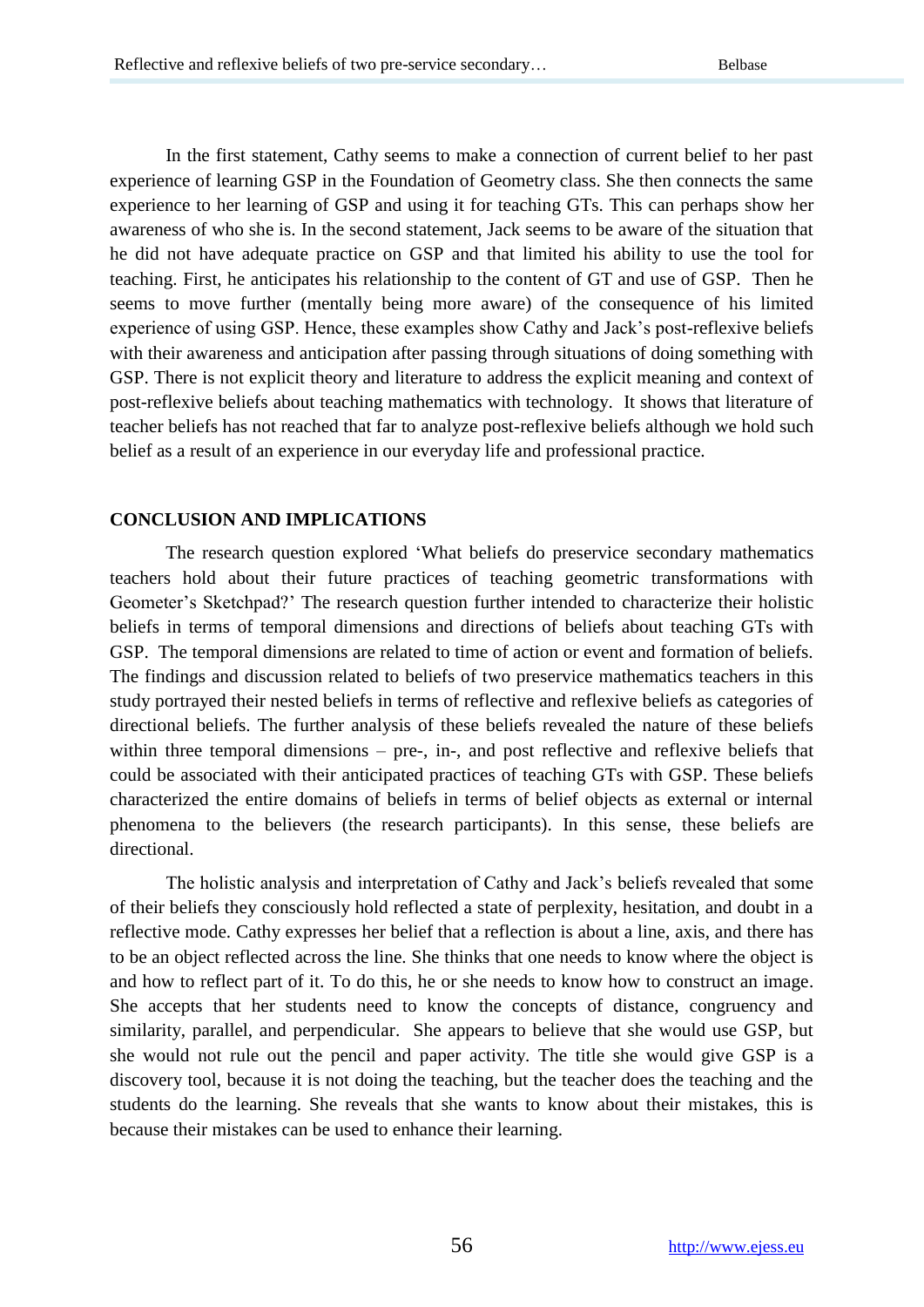Cathy further expresses her beliefs that under a rotation, angles stay preserved, and side lengths are also preserved. For her, under a rotation, orientation is not preserved, but perimeters and the areas are preserved. She seems confused in the case of orientation during rotation. She also thinks that procedurally it (GSP) skips steps, but not really skipping steps; it is just quickening the steps. She thinks that individual activity would be a discussion. She seems to believe that it is incredibly important to discuss their (students') ideas in geometry in general and GTs in particular. She considers prompts as an important tool for engaging students in creative thinking about properties of GTs. She accepts that students can explain to her what they are doing, and why they decides to explore the area or perimeter. She thinks that they need the ability to recognize their potential as an individual and in groups simultaneously. For her, GSP is a tool for mathematics exploration. She has concerns that "it does not tell you what you are doing really with it'. She reveals her belief that GSP is not efficient as a procedural tool. It is more of a dynamic tool for exploring, conceptualizing, and visualizing.

Jack appears to believe that GSP requires a lot of learning curves. For him, the students have to know what they are trying to do. In the case of nature of GSP, he thinks that it is more visual, and he reflects that it's a great tool. With the tools in GSP, he thinks, students can do measurement of lengths, angles, areas, and perimeters and they can observe how it works. He considers that students should be able to use the coordinates for algebraic manipulation of GT processes. He accepts that students can talk about how the shapes are congruent and how they would choose angles, how they are related to each point and each object. He suggests that students can talk about the angles and sides and how they relates to each other. For him, it may not instantly perceived right away in the minds of the students, but if the teacher can show them real life applications, like asking them to draw a satellite in space and how it is orbiting within the dynamic environment of GSP, this can further emphasize towards the understanding which can be developed. He accepts that they can see that (the construction), and it helps them in visualizing and explaining it.

Jack seems to believe that when students are engaged in plotting of areas of object (e.g., a triangle) and image (e.g., an image of the object triangle under a transformation) they are also learning about linear functions. For him, students are actually ready to deal with functions and go into linear transformations. He thinks that GSP helps a teacher to enrich this type of environment, for example, constructions, visualizations, and verbalizations. He appears to believe that GSP really can help students build in these environments. Jack considers that GSP is a tool for conceptual understanding. For him, it skips a lot of steps because it has shortcuts. He purports that GSP is both a tool for problem solving and mathematical exploration, preferring the second use. He appears to believe that GSP makes teaching GTs meaningful because students can see real life applications, and for him that"s what they want.

The analysis and interpretation of Cathy and Jack"s beliefs revealed that some of their beliefs indicated their relational states with feelings, prejudice, suggestion, and restricted views of themselves and others that might have fixed their cognitive schemas with core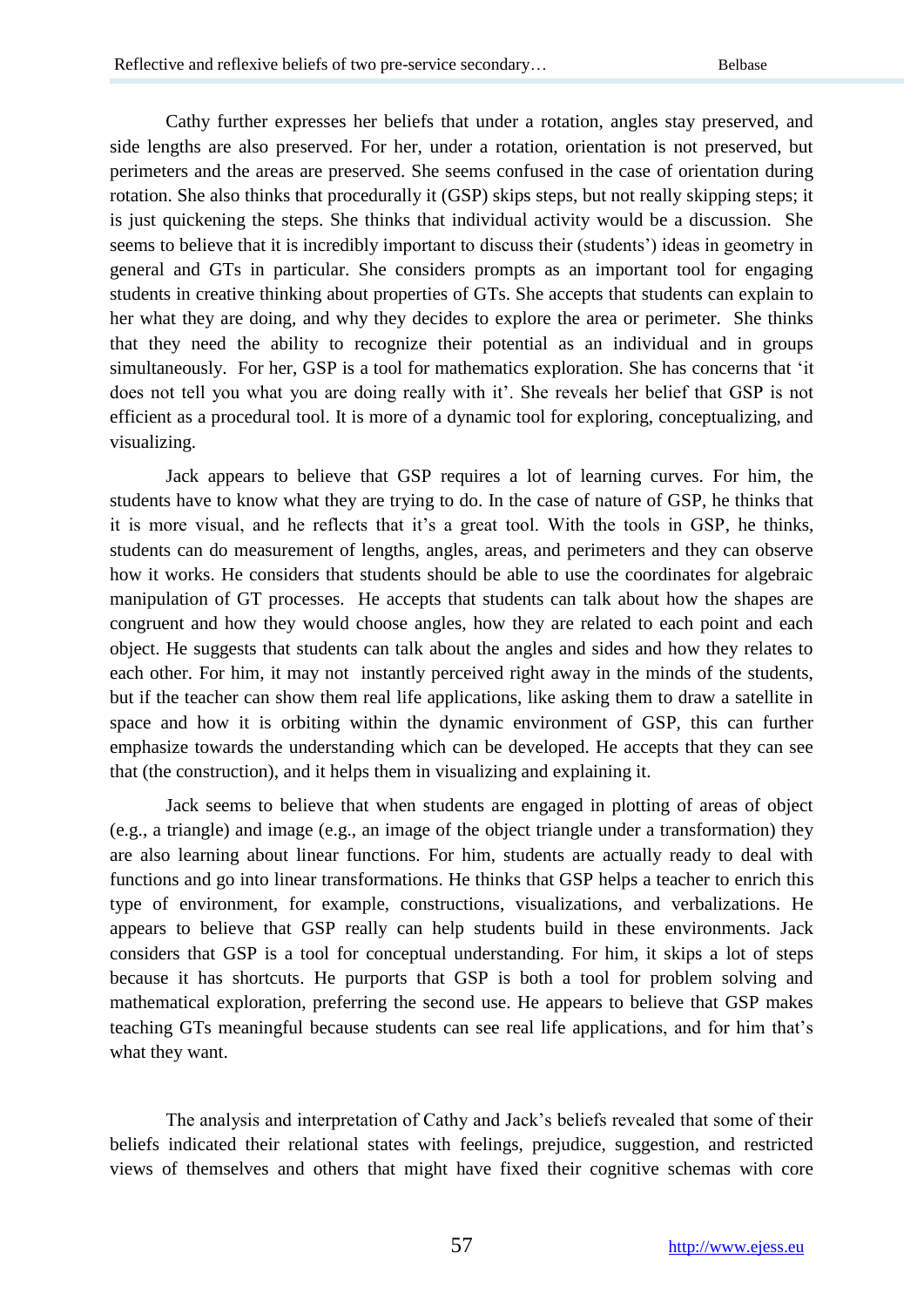beliefs about self, others, and the world. These beliefs are related to their awareness of self and others in terms of action tendencies of varied levels. With these beliefs, Cathy and Jack revealed their identity as students and future teachers and positioned themselves in the time and space with both cognitive and affective resources.

Cathy appears to believe that she learned the use of GSP with her self-struggles and making mistakes. She accepts that she likes to make mistakes and learn from them, and that's where she learned GSP. She also exclaims that she learned it really well, and she can still remember how to do most of the works because she learned it so. In her own classroom, she thinks that she would still start with folding something (e.g., a paper) before her students come to GSP while teaching and learning GTs. She thinks that a teacher has to be careful about what students are doing on their computers while working on GTs with GSP. She seems to believe that if the teacher can"t see the computers, the students can go off-task a lot more. She appears to believe that as a teacher, she is just there to spark their interest and show them the things that are interesting.

She would have her students recreate a picture and then rotate (or reflect or translate) it. This can be the reason with new construction (with new construction) that she can see if they are able to rotate it which reveals if they know what rotation means, and they are not just following the procedure. She believes that using GSP reaches more students, and she thinks that more students would have a deeper understanding, allowing her to teach the concept in a different way. She expresses that her students should be able to distinguish between personal work time where they develop personal understanding, and partner time where they share with others and develop communal knowledge. For her, if they use GSP for learning GTs, it needs to be a tool and not the sole way of expressing concepts.

She claims that once her students know what rotation is, she doesn"t want them to draw a rotation every single time. She wants them to use the tools in GSP and then explore with it. She accepts that she has to get more comfortable with the idea of teaching with GSP because she has to figure out the procedural side. If she has figured out the procedural side, she would feel more comfortable in teaching (with GSP). She further thinks that the teacher and her students develop the classroom environment. She seems not to be sure what role does GSP play in it. She agrees that it would affect the environment in some way. She reveals that finding the center of rotation makes her really think about using GSP while teaching GTs. She seems to accept that she is not able to think of how to reverse and engineer the center of rotation from the object and image under a rotation. For this, she claims as a teacher, that she has to go through these processes before bringing it into the classroom.

During the task-based interviews, I engaged Jack in observing the process of reflection transformations from viewpoint of matrix operation. The algebraic manipulation of reflections on x and y-axes using coordinates of vertices of object and image polygons (e.g., triangles and quadrilaterals) lead to formulation of matrices for those reflections. Jack seems to believe that matrix of reflection could be interesting to his students. He accepts that some students might be really interested in that, but others would not be. For him, it just confuses them. He likes working with matrices of different transformations because he has a little more experience with it. He claims that it may depend on where they are in matrices. To him, if the students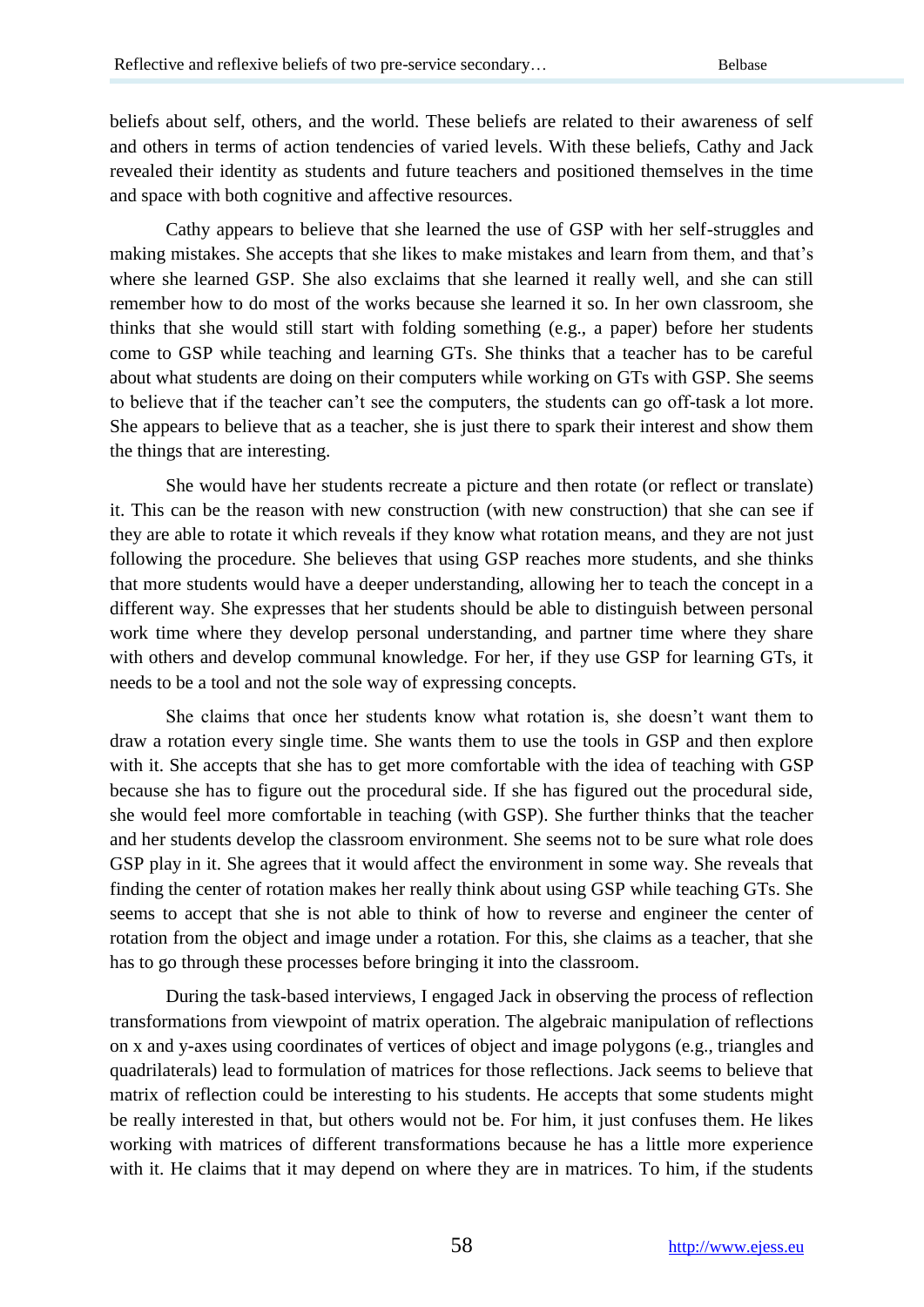don"t know about matrices, then they may have a problem with matrices of different transformations. For him, if they are starting GTs algebraically, they can probably derive this. He accepts that they need to understand what the line  $Y = X$  means, and if he goes from there, another problem is some students don"t visualize things like this. He appears to believe that GSP adds value to teaching and learning of GTs. For him, it's really going to help him show students what happens when they move the lines, and how that moves the shapes.

In relation to effective use of GSP for teaching GTs, he appears to believe that he does not have adequate knowledge and skill in GSP. He feels that he needs to refresh with GSP. He expresses that he has spent two classes on GSP with very limited actual uses of it for teaching/learning GTs. He seems to be optimistic that he can do it with a little more practice on the tool. He accepts that he has such a limited understanding about GSP. In methods class, he used it a little bit during a technology presentation, and during his practicum the school did not have it. He reveals his belief that he could have done more with GSP given more time to play with it. However, he still can think about what will interest his students, what will hold their attention, and what will motivate them. He claims that if he is just talking about rotation, he is just using formal terms and he is going to lose their attention in ten minutes. He thinks that if a kid is struggling with it (doing a rotation) and all of a sudden he or she sees what is happening on the computer, that builds his or her confidence.

He seems to believe that his students won"t be able to explain the linear functions themselves. He claims that it would be interesting to see if they can actually put into words what they are seeing. For him, it would be interesting to see if they can actually put into words what they are doing. He accepts that it would be interesting to hear their language about what they have done or what is happening with a GT process. In addition, he thinks that it"s important to give his students time to mess up with GTs by using GSP. He believes that he needs more hands-on experience with GSP. In relation to using GSP in future teaching, he feels that he is just half way there, but he is not getting there.

Jack appears to waiver on if he is ready to teach GTs with GSP. He thinks that he is probably not ready. He seems to believe that he just needs to get more comfortable with it. He feels that he has internalized the uses of GSP for teaching GTs, nonetheless he accepts that he needs more practice. He thinks that GSP makes teaching and learning more interesting than without using it. He seems to believe that use of GSP in teaching may provide more opportunities for both the teacher and students to explore the properties of the GTs.

The findings within category of reflective and reflexive beliefs have epistemological implications in the areas of forming and changing beliefs within temporal dimensions of pre-, in-, and post- reflective and reflexive beliefs. Pre-service teachers" beliefs about the relationship among tool, process, and outcome in temporal dimensions in terms of prereflective, in-reflective, and post-reflective beliefs can also influence their conscious/unconscious attitude toward the use of GSP in teaching GTs. Pre-service teachers" beliefs about their relationship with the tools, processes, and outcomes in temporal dimensions in terms of pre-reflexive, in-reflexive, and post-reflexive beliefs can also influence their awareness and anticipation of using GSP in teaching GTs.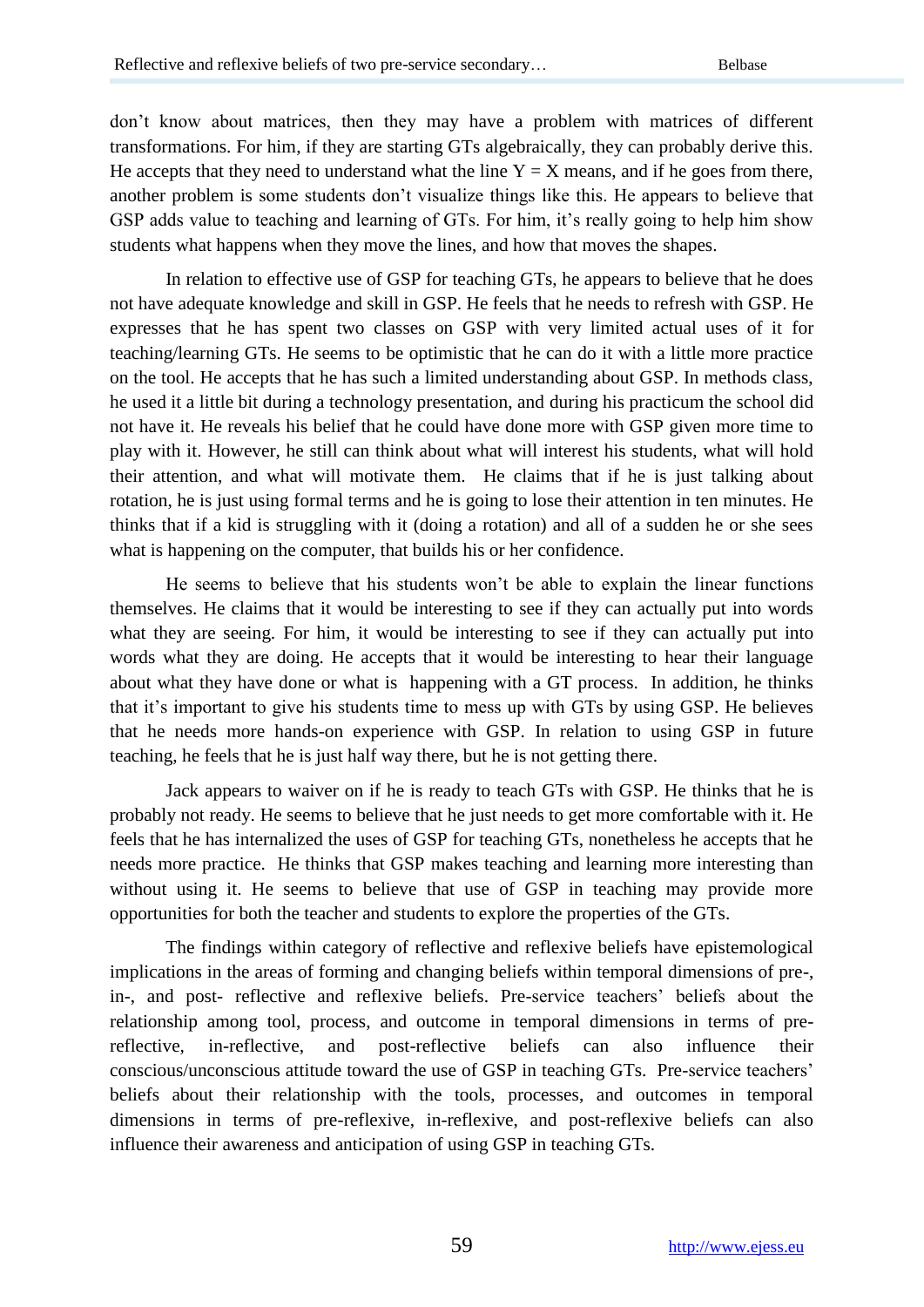#### **REFERENCES**

- Adams, R. S., Turns, J., & Atman, C. J. (2003). Educating effective engineering designers: The role of reflective practice. *Design Studies, 24*(3), 275-294.
- Adler, S. A. (1993). Teacher education: Research as reflective practice. *Teaching and Teacher Education, 9*(2), 159-167.
- Bailyn, L. (1977). Research as a cognitive process: Implications for data analysis. *Quality and quantity, 11*, 97-107.
- Barrett, J. L., & Lanman, J. A. (2008). The science of religious beliefs. *Religion, 38*(2008), 109-124.
- Belbase, S. (2015). *Preservice secondary mathematics teachers' beliefs about teaching geometric transformations using Geometer's Sketchpad*. Doctoral dissertation, University of Wyoming, Laramie, WY, USA.
- Bergkamp, J. (2010). *The paradox of emotionality and competence in multicultural competency training: A grounded theory*. A doctoral dissertation, Antioch University, Seattle, WA, USA.
- Bouma, R. (1997). Process theology/John B. Cobb, Jr. *The Boston Collaborative Encyclopedia of Modern Western Theology*. Online retrieved from: http://people.bu.edu/wwildman/bce/mwt\_themes\_850\_cobb.htm#Process Theology/John B. Cobb, Jr.
- Bourdieu, P. (2001). *Meditações pascalianas*. Translated by Sergio Miceli. Rio de Janeiro: Bertrand Brasil. Original publication: *Méditations pascaliennes.* Paris: Éditions du Seuil, 1997.
- Braude, S. E. (1995). *First person plural: Multiple personality and the philosophy of mind.* Lanham, MD: Rowman & Littlefield Publishers, Inc.
- Bucciarelli, L. L. (1984). Reflective practice in engineering design. *Design Studies, 5*(3), 185- 190.
- Campbell, D. (2010). *A theory of consciousness*. Unpublished doctoral dissertation, The University of Arizona.
- Charmaz, K. (2006). *Constructing grounded theory: A practical guide through qualitative analysis*. Thousand Oaks, CA: SAGE.
- Chen, R. J. (2011). Preservice mathematics teachers" ambiguous views of technology. *School Science and Mathematics, 111*(2), 56-67.
- Corbin, J. M., & Strauss, A. L. (2008). *Basics of qualitative research: Techniques and procedures for developing grounded theory (3<sup>rd</sup> ed.).* Los Angeles, CA: SAGE Publications, Inc.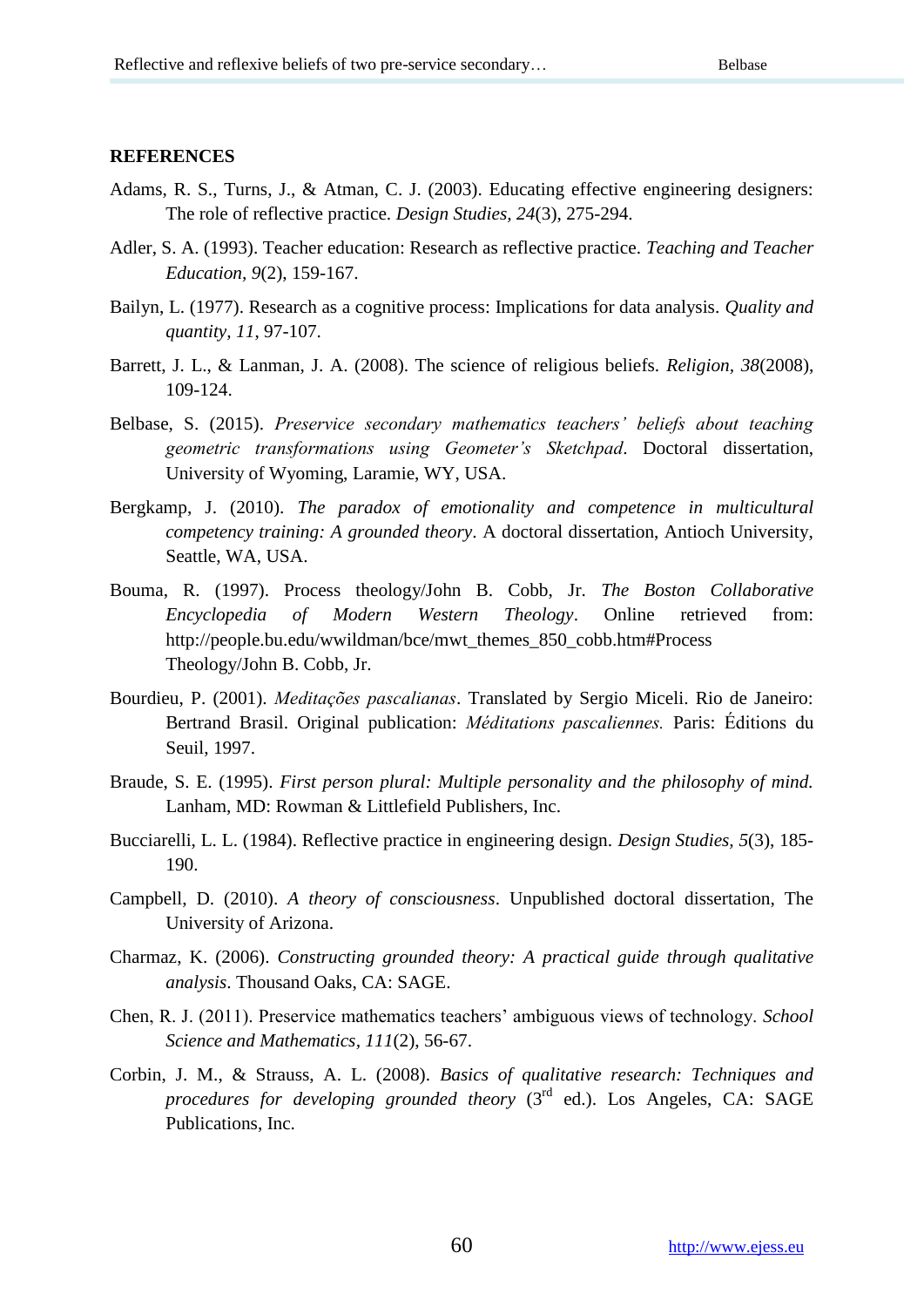- Cuevas, G. J. (2010). Integrating technology in the mathematics classroom. In K. Cennamo, J. Ross, & P. Ertmer (Eds.), *Technology integration for meaningful classroom use: A standard-based approach* (pp. 369-386). Belmont, CA: WADSWORTH.
- Davies, B., & Harre, R. (1990). Positioning: The discursive production of selves. Journal for the Theory of Social Behavior, 20, 43-63.
- Dewey, J. (1933). *How we think*? Buffalo, NY: Prometheus Books.
- Duffy, A.  $(2009)$ . Guiding students through reflective practice the preceptors' experiences: A qualitative descriptive study. *Nurse Education in Practice, 9*(3), 166-175.
- Eacott, S. (2013). Research as a political activity: The fallacy of data speaking for themselves. *Leadership and Policy Quarterly, 2*(4), 223-235.
- Edwards, A. (1999). Reflective practice in sport management. *Sport Management Review, 2*(1), 67-81.
- Emmerich, N. (2014). Bourdieu"s collective enterprise of inculcation: The moral socialization and ethical enculturation of medical students. *British Journal of Sociology of Education*. DOI: 10.1080/01425692.2014.886939
- Engel, P. (2000). Introduction: The varieties of beliefs and acceptance. In P. Engel (Ed.), *Believing and accepting* (pp. 1-30). Dordrecht, The Netherlands: Kluwer Academic Publishers
- Erens, R., & Eichler, A. (2015). Beliefs and technology. In C. Bernack-Schüler, R. Erens, A. Eichler, & T. Leuders (Eds), *Views and beliefs in mathematics education: Results of the 19th MAVI Conference* (pp. 133 – 144). Germany: Springer Spektrum.
- Ertmer, P. A. (2006). *Teacher pedagogical beliefs and classroom technology use: A critical link*. Online reseource document retrieved on May 24, 2013 from: [http://www.edci.purdue.edu/ertmer/docs/AERA06\\_TchrBeliefs.pdf](http://www.edci.purdue.edu/ertmer/docs/AERA06_TchrBeliefs.pdf)
- Ertmer, P. A., Ottenbreit-Leftwich, A. T., Sadik, O., Sendurur, E., & Sendurur, P. (2012). Teacher beliefs and technology integration practices: A critical relationship. Computer & Education, 59(2012), 423-435. DOI: 10.1016/j.compedu.2012.02.001
- Fletcher, S. (1997). Modeling reflective practice for preservice teachers: The role of teacher educators. *Teaching and Teacher Education, 13*(2), 237-243.
- Foley, J. A., & Ojeda, C. (2007). How do teacher beliefs influence technology use in the classroom? In R. Carlsen, K. McFerrin, J. Price, R. Weber, & D. A. Willis (Eds.), *Proceedings of Society for Information Technology & Teacher Education International Conference 2007* (pp. 796-801). Chesapeake, VA: AACE.
- Friedhoff, S., Zu Verl, C. M., Pietsch, C., Meyer, C., Vomprass, J., & Liebig, S. (2013). Social research data: Documentation, management, and technical implementation within the SFB 882. *SFB 882 Working Paper Series, 16* (February). Online available from: http://www.sfb882.uni-bielefeld.de/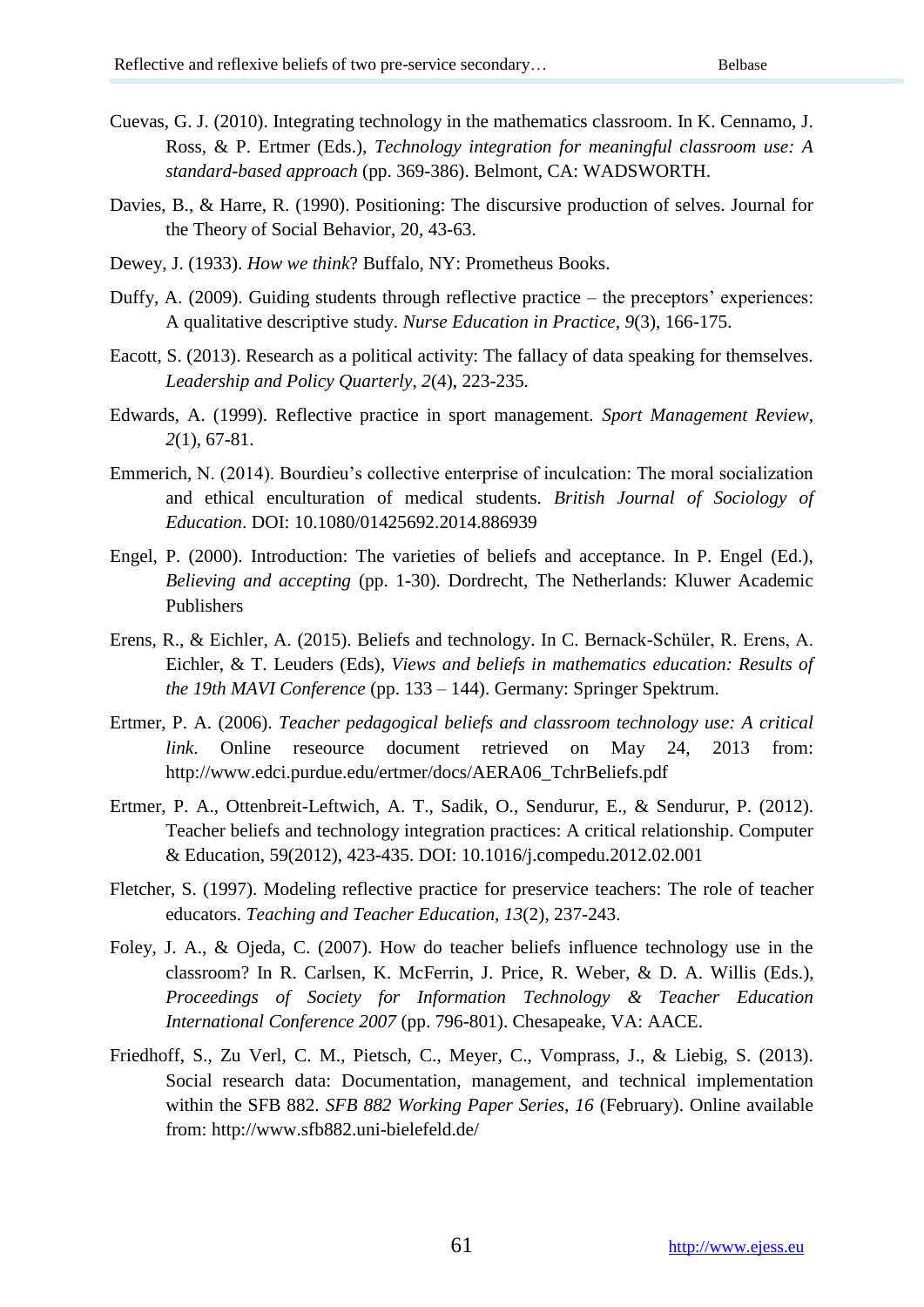- Garry, T. (1997). Geometer's Sketchpad in the classroom. In J. R. King & D. Schattschneider (Eds.), *Geometry turned on! Dynamic software in learning, teaching, and research* (pp. 55-62). Washington, D. C.: The Mathematical Association of America.
- Glaser, B. G., & Strauss, A. L. (1967). *The discovery of grounded theory: Strategies for qualitative research.* New York, NY: Aldine de Gruyter.
- Goldin, G. A. (2000). A scientific perspective on structured, task-based interviews in mathematics education research. In A.E. Kelly & R.A. Lesh (Eds.), *Handbook of research design in mathematics and science education (pp. 35-44)*. Mahwah, NJ: Lawrence Erlbaum Associates.
- Groarke, S. (2014). *Managed lives: Psychoanalysis, inner security, and the social order*. New York, NY: Routledge.
- Hall, R. (2008). *Applied social research: Planning, designing, and conducting real-world research*. Sydney, Australia: Palgrave Macmillan.
- Harford, J., & MacRuairc, G. (2008). Engaging student teachers in meaningful reflective practice. *Teaching and Teacher Education, 24(7)*, 1884-1892.
- Hargreaves, J. (2004). So how do you feel about that? Assessing reflective practice. *Nurse Education Today, 24*(3), 196-201.
- Hertz, R. (Ed.). (1997). *Reflexivity and voice*. Thousand Oaks, CA: SAGE.
- Hunter, J. (2015). *Technology integration and high possibility classrooms: Building from TPACK*. New York, NY: Routledge.
- Jansen, A. (2008). An investigation of relationships between seventh-grade students" beliefs and their participation during mathematics discussions in two classrooms. *Mathematics Thinking and Learning, 10*, 68-100.
- Jarvis, P. (1992). Reflective practice and nursing. *Nurse Education Today, 12*(3), 174-181.
- Jaworski, B. (2006). Theory and practice in mathematics teaching development: Critical inquiry as a mode of learning in teaching. *Journal of Mathematics Teacher Education, 9*, 187-211.
- Jovchelovitch, S. (1996). In defense of representation. *Journal for the Theory of Social Behavior, 26*, 121-136.
- Kwanvig, J. (2013). Perspectivalism and reflective ascent. In D. Christensen & J. Lackey (Eds.), *The epistemology of disagreement: New essays* (pp. 223-242). Oxford, U.K.: Oxford University Press.
- Layder, D. (1998). *Sociological practice: Linking theory and social research*. London, U. K.: **SAGE**
- Leikin, R., & Zazkis, R. (2010). Teachers' opportunities to learn mathematics through teaching. In R. Leikin & R. Zazkis (Eds.), *Learning through teaching mathematics: Development of teachers' knowledge and expertise in practice* (pp. 3-21). New York, NY: Springer.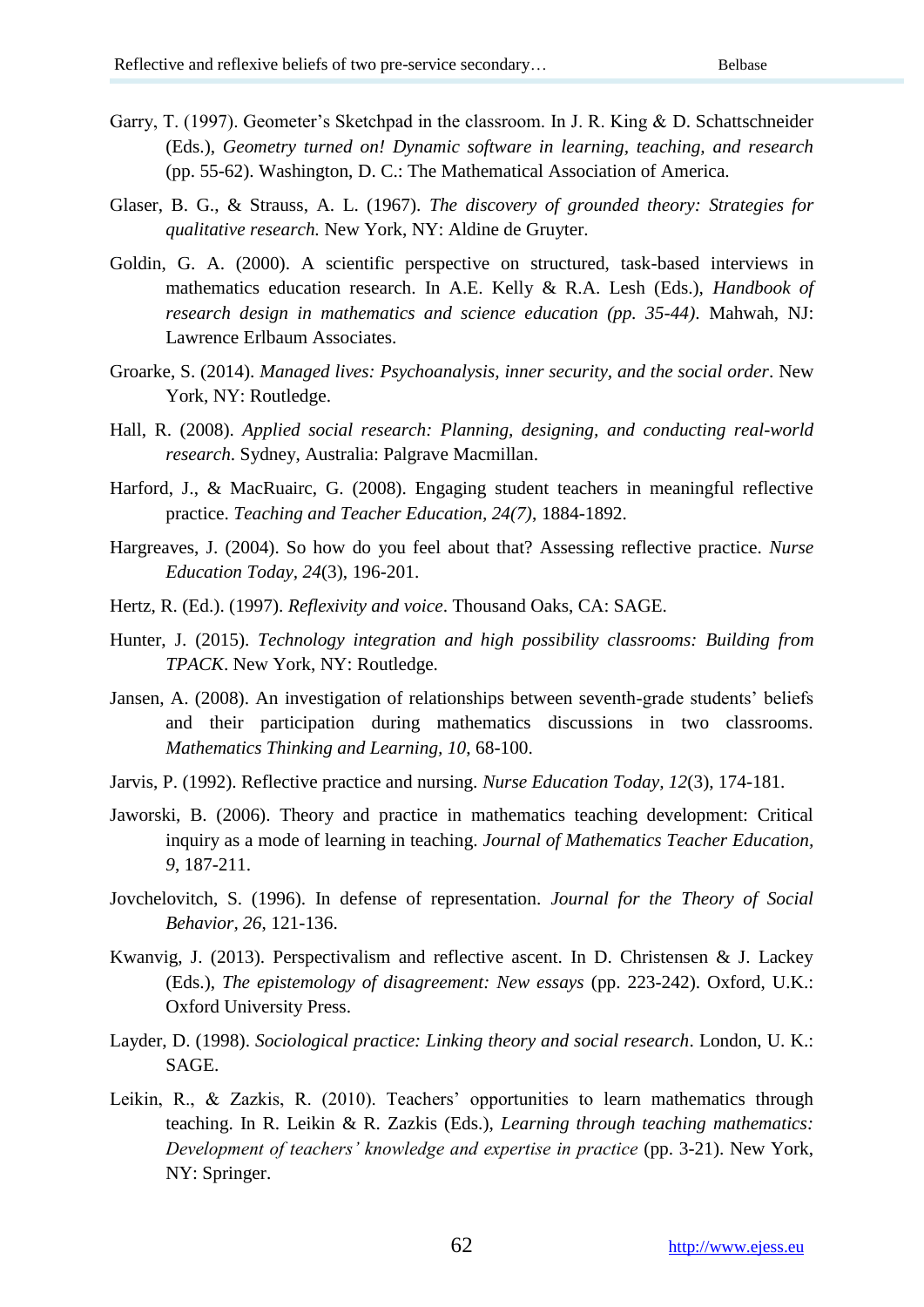- Lichtenstein, B. B. (2000). *The matrix of complexity: A multi-disciplinary approach for studying emergence in coevolution*. Online retrieved on January 20, 2014 from: <http://www.hsdinstitute.org/learn-more/library/articles/MatrixOfComplexity.pdf>
- Lin, C. Y. (2008). Beliefs about using technology in the mathematics classroom: Interviews with preservice elementary teachers. *Eurasian Journal of Mathematics, Science, & Technology Education, 4*(2), 135-142.
- Lizardo, O., & Strand, M. (2011). Beyond 'world images': Beliefs as embodied action in the world. *Paper presented at the annual meeting of the American Sociological Association Annual Meeting*, Caesar"s Palace, Las Vegas, NV.
- Loughran, J. (2002). Effective reflective practice: In search of meaning in learning about teaching. *Journal of Teacher Education, 63*(1), 33-43.
- Lowery, N. V. (2003). The fourth "R": Reflection. *The Mathematics Educator, 13*(2), 23-31.
- Maher, C. A. (1998). Constructivism and constructivist teaching: Can they co-exist? In O. Bjorkqvist (Ed.), *Mathematics teaching from a constructivist point of view* (pp. 29 – 42). Finland: Abo Akademi.
- Mauther, N. S., & Doucet, A. (2003). Reflexive accounts and accounts of reflexivity in qualitative data analysis. *Sociology, 37*(3), 413-431.
- Medeiros, E., & Capela, J. (2010). Processes of identity-building in the Zambesi Valley: Ethnic solidarity and the Zambesian ethos. In A. Keese (Ed.), *Ethnicity and the longterm perspective: The African experience* (pp. 35-66). Bern, Switzerland: International Academic Publishers.
- Misfeldt, M., Jankvist, U. T., & Aguilar, M. S. (2016). Teacher beliefs about the discipline of mathematics and the use of technology in the classroom. *Mathematics Education, 11*(2), 395-419. doi: 10.12973/iser.2016.2113a
- Mishra, P., & Koehler, M. J. (2006). Technological pedagogical content knowledge: A new framework for teacher knowledge. *Teachers College Record, 108*(6), 1017-1054.
- Nozick, R. (1983). *Philosophical explanations*. Boston, MA: Harvard University Press.
- Pierre, E. A. (2009). Decentering voice in qualitative inquiry. In A. Y. Jackson & L. A. Mazzei (Eds.), *Voice in qualitative inquiry: Challenging conventional, interpretive, and critical conceptions in qualitative research* (pp. 221-236). New York, NY: Routledge.
- Polly, D. (Ed.). (2015*). Cases on technology integration in mathematics education*. Hershey, PA: Information Science Reference.
- Richard, M. (2013). *Context and the attitudes: Meaning in context*. Oxford, U. K.: Oxford University Press.
- Rodwell, M. K. (1998). *Social work constructivist research*. New York, NY: Garland Publishing Inc.
- Romdenh-Romluc, R. (2007). Suppressed beliefs. *Theoria, 58*, 17-24.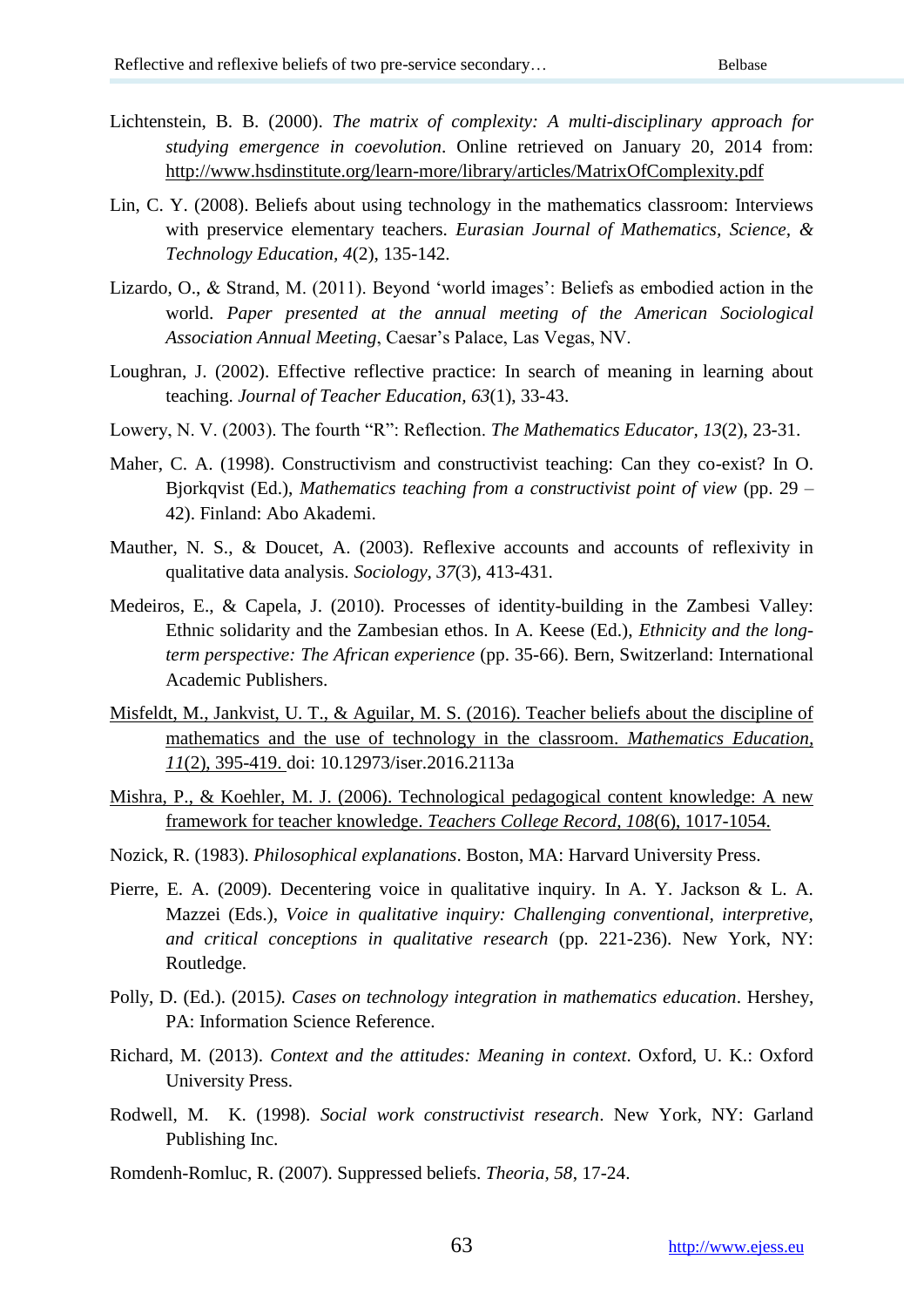Schön, D. A. (1983). *The reflective practitioner*. New York, NY: Basic Books.

- Shulman, L. S. (1987). Knowledge and teaching: Foundations of the new reform. *Harvard Educational Review, 57*(1), 100-121.
- Smitherman, S. E. (2006). *Reflections on teaching a mathematics education course*. Doctoral dissertation, Louisiana State University.
- Sperber, D. (1997). Intuitive and reflective beliefs. *Mind and Language, 12*(1), 67-83.
- Steffe, L. P. (2002). The constructivist teaching experiment: Illustrations and implications. In E. von Glasersfeld (Ed.), *Radical constructivism in mathematics education* (pp. 177 – 194). New York, NY: Kluwer Academic Publishers.
- Steffe, L. P., & Thompson, P. W. (2000). Teaching experiment methodology: Underlying principles and essential elements. In R. Lesh & A. E. Kelly (Eds.), *Research design in mathematics and science education* (pp. 267 – 307). Hillsdale, NJ: Erlbaum.
- Thompson, S., & Thompson, N. (2008). *The critically reflective practitioner*. New York, NY: Palgrave MacMillan.
- Tremlin, T. (2006). *Minds and gods: The cognitive foundations of religion*. Oxford Scholarship Online. DOI: 10.1093/0195305345.001.0001
- Van der Hart, O., Nijenhuis, E. R., & Steele, K. (2006). *The haunted self: Structural dissociation and the treatment of chronic traumatization.* New York, NY: W. W. Norton & Company, Inc.
- Van Manen, M. (1991). *The tact of teaching: The meaning of pedagogical thoughtfulness*. Albany, NY: State University of New York Press.
- von Glasersfeld, E. (1978). Radical constructivism and Piaget's concept of knowledge. Inn F. B. Murray (Ed.), *The impact of Piagetian theory* (pp. 109-122). Baltimore, MD: University Park Press.
- von Glasersfeld, E. (1990). An exposition of constructivism: Why some like it radical. In R. B. Davis, C. A. Maher, & N. Noddings (Eds.), *Constructivist views on the teaching and learning of mathematics* (pp. 19-29). Reston, VA: NCTM.
- von Glasersfeld, E. (1995). *Radical constructivism: A way of knowing and learning*. New York, NY: Routledge Falmer.
- Warfield, H. A. (2013). *The therapeutic value of pilgrimage: A grounded theory study North Carolina State University*. A doctoral dissertation, Raleigh, North Carolina.
- Welsh, R. (2009). *International barriers to small business development: A study of independent retailers from the Edinburgh South Asian Community*. Doctoral dissertation, Queen Margaret University.
- Whittock, T. (1997). Reflexive teaching, reflexive learning. *Teaching in Higher Education, 2*(2), 93-102. DOI: 10.1080/1356251970020201